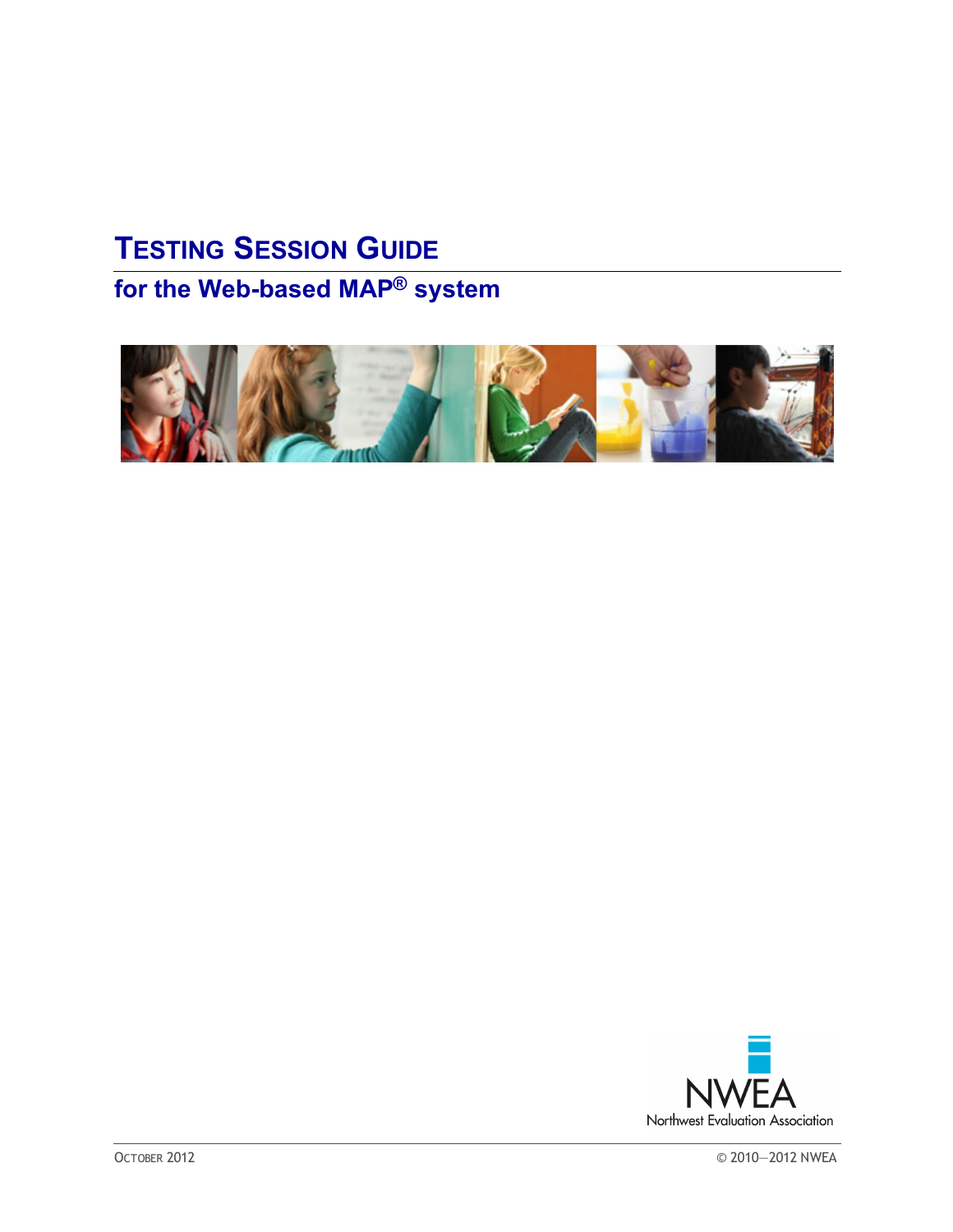Measures of Academic Progress, MAP, and DesCartes: A Continuum of Learning are registered trademarks of NWEA in the United States or other countries.

Lexile is a trademark of MetaMetrics, Inc. and is registered in the United States and abroad. The names of other companies and their products mentioned in this documentation are the trademarks of their respective owners.

Your organization is solely responsible for ensuring the security and availability of your own computers, computer networks, and Internet connections, including security patches, choice of browser, and browser configuration settings to be used with the Web-based MAP product, e-mail, and other transmissions. Please refer to the *System Administration Guide* for system and browser requirements and configuration settings.

Your organization is solely responsible for the people who access the MAP system with logins created by your organization. It is critically important that all MAP system users keep student data secure and comply with the Family Educational Rights and Privacy Act (FERPA).

© 2010—2012 Northwest Evaluation Association

121 NW Everett St.

Portland, OR 97209

Telephone: 503-624-1951 s FAX: 503-639-7873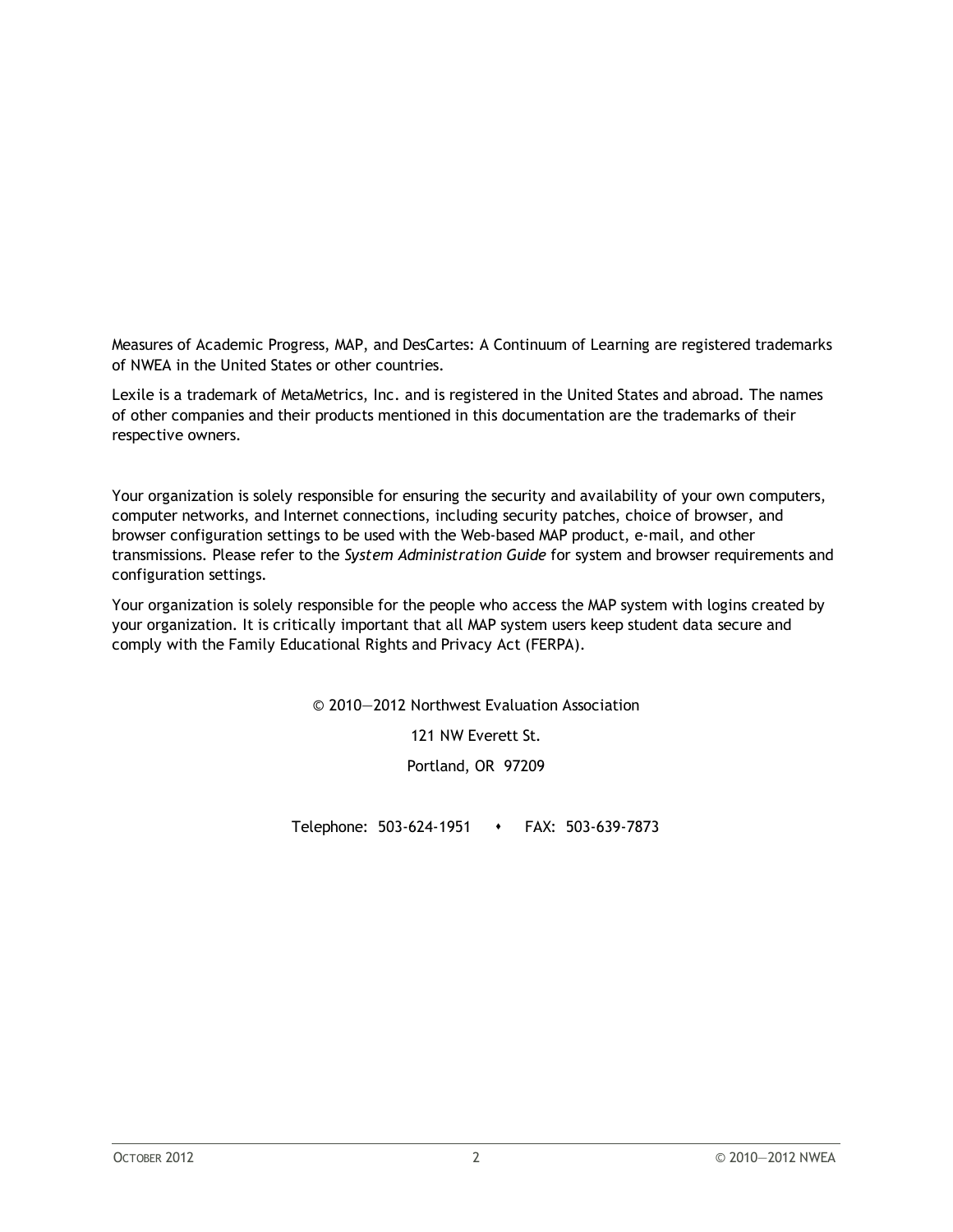# **Table of Contents**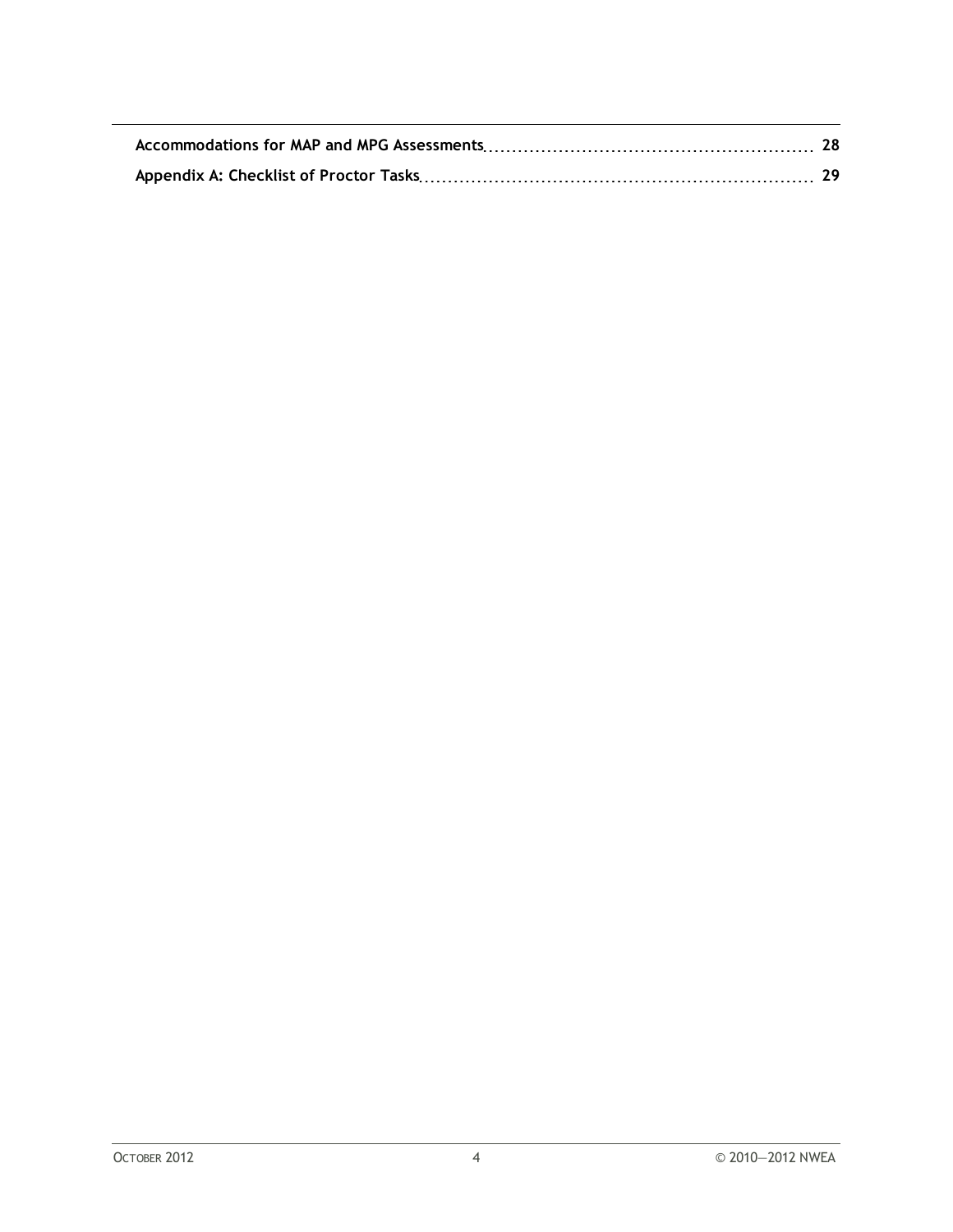## <span id="page-4-0"></span>**Introduction**

Measures of Academic Progress® (MAP®) helps your organization evaluate the progress and instructional needs of your students, as well as the performance of your learning institution over time.

NWEA's Web-based MAP system delivers three primary educational tools:

- **Assessment:** MAP and MAP for Primary Grades (MPG) assessments provide highly accurate measurements on reliable scales (through tests backed by extensive research)
- <sup>n</sup> **Actionable data:** MAP substantiates decision-making on all levels—about students, classes, programs, schools, and districts (with individual and aggregate report data)
- **n Instructional resources:** MAP promotes individualized instruction by identifying subject matter appropriate for each student (through learning statements derived from student performance)

The Web-based MAP system supplies these essential tools while helping you focus your time where it matters: on the students.

### <span id="page-4-1"></span>**Quick Access to Resources in This Guide**

| Getting help                                    | • Finding help resources for Web-based MAP    | page 11 |
|-------------------------------------------------|-----------------------------------------------|---------|
| Managing students during testing                | • Watching student behavior and taking action | page 26 |
| Understanding the student testing<br>experience | $\blacksquare$ Taking a MAP test              | page 24 |
|                                                 | • Ending a testing session                    | page 23 |
| Testing students in the MAP system              | ■ Starting a testing session                  | page 19 |
| Setting up a testing session                    | • Options for testing session setup           | page 15 |
| Getting started as a proctor                    | • What you need to get started                | page 10 |

#### <span id="page-4-2"></span>**About This Guide**

The *Testing Session Guide* is for Web-based MAP system users who manage the student testing experience. This guide can help anyone with the MAP system role of proctor understand:

- n Proctor role responsibilities and permissions within the MAP system
- Testing sessions in the MAP system
- **n** Student testing experience
- Benefits of warm-up tests for students, instructors, and proctors
- **n** Importance of preparing computers for student testing

While this guide provides an overview of managing the student testing experience in the MAP system, it is not a step-by-step guide for all testing session planning and proctor tasks. Online help and interactive tutorials available from the MAP Administration and Reporting Center home page provide steps for performing specific tasks.

Tasks described in this guide require the proctor role in the MAP system.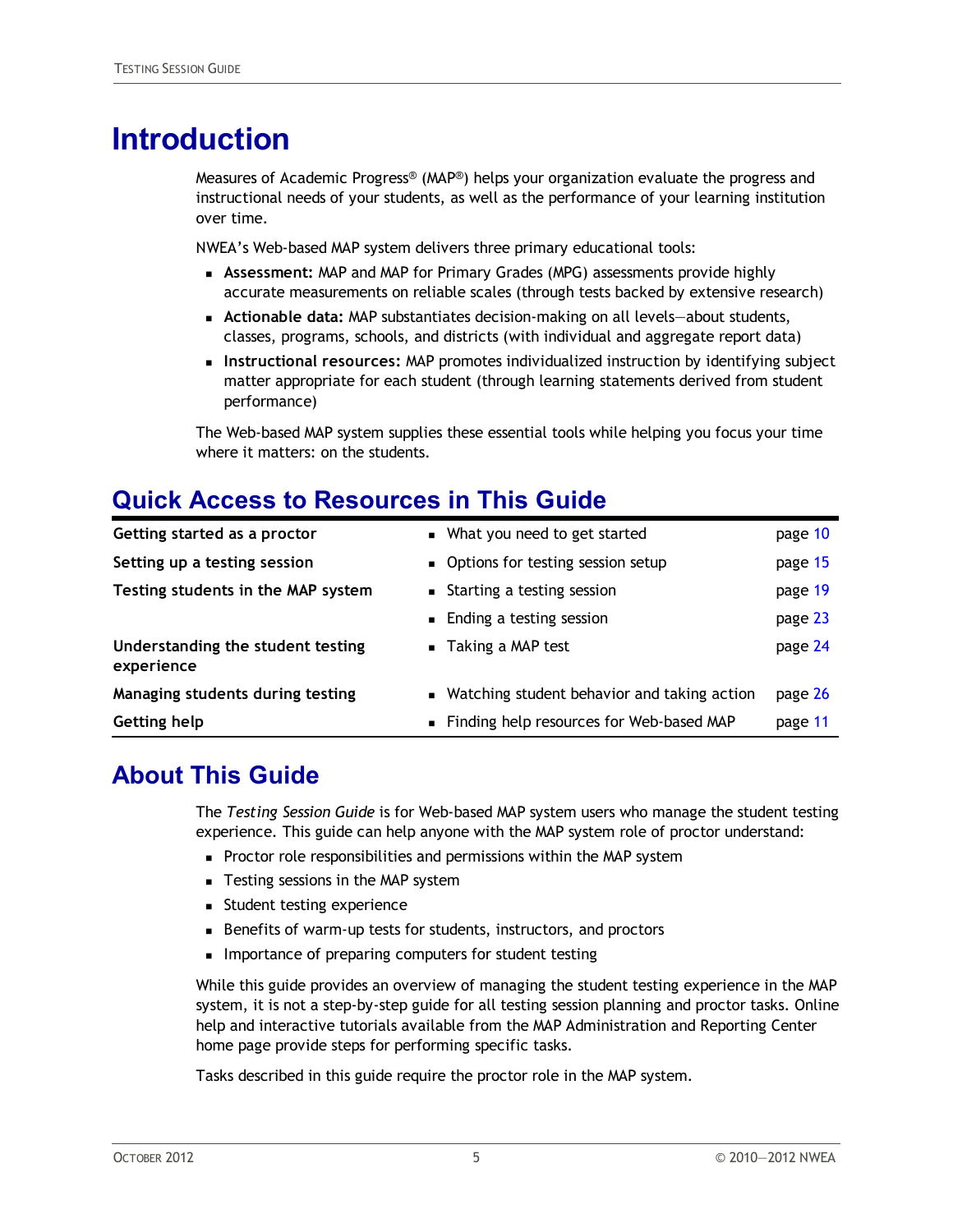## <span id="page-5-0"></span>**Understanding Web-Based MAP Views**

The Web-based MAP system supplies two key access points:

- n MAP Administration and Reporting Center where you set up testing sessions and test students
- **n** MAP Student Testing Center where students take tests

When you log in to the MAP system, you see the MARC home page. This is the common landing page for all MAP users.

The appearance of the left navigation bar and pages in your view of the MAP system may be different from what another user sees, depending on user roles assigned in the MAP system.



#### **Figure 1: MAP Administration and Reporting Center**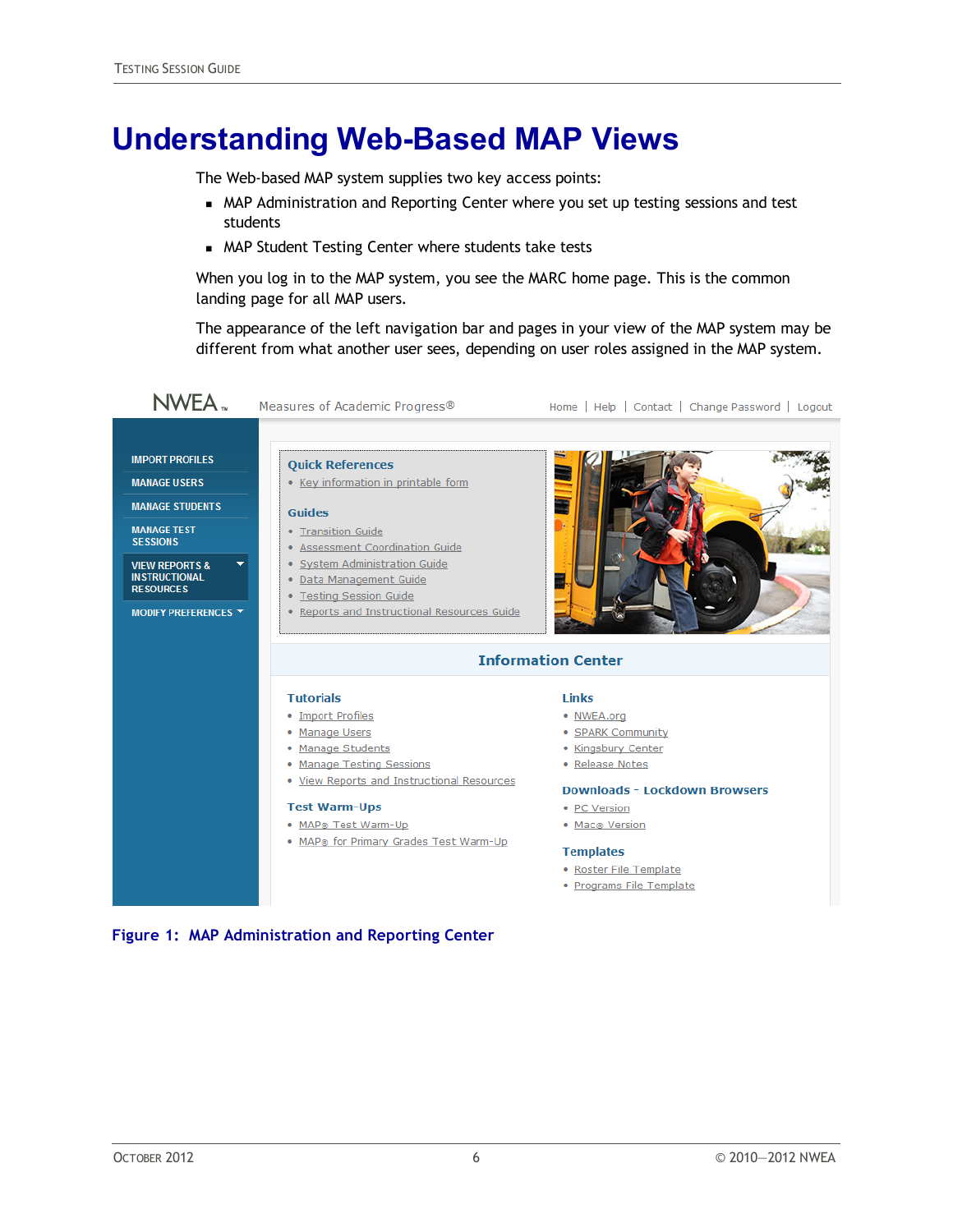Students identified in a testing session can log in to take a test in the MAP Student Testing Center, shown below.

| Progress® | x<br>NWEA.<br><b>Join Session</b><br>Welcome to Measures of Academic Progress (MAP).                       |
|-----------|------------------------------------------------------------------------------------------------------------|
| Measu     | Please enter your test session name and password to join<br>your test session.<br><b>Test Session Name</b> |
|           | <b>Password</b>                                                                                            |
|           | Join<br>Warm-Up<br>Warm-Up                                                                                 |

#### **Figure 2: MAP Student Testing Center**

When students are logged in to take a test, proctors can manage all student tests in the testing session through the MAP Administration and Reporting Center from one computer.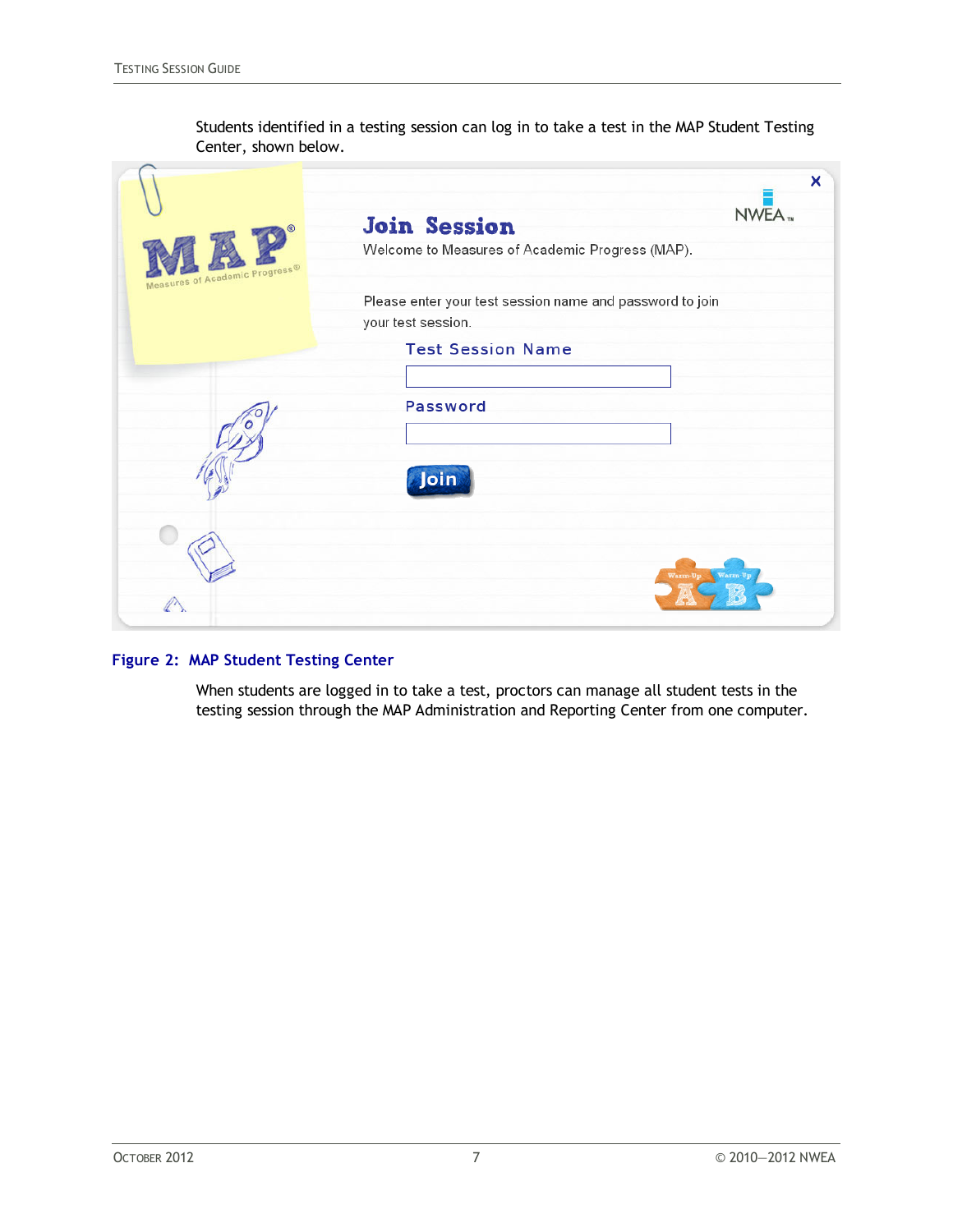## <span id="page-7-0"></span>**Understanding Testing Sessions**

A testing session in the MAP system provides the ability to manage the student testing experience on one computer. You can manage most of the activities that support the student testing experience through a testing session, including:

- **EXEC** Confirming students who are ready to begin testing
- n Pausing or suspending a student's test if the student needs to leave the testing room
- <sup>n</sup> Resuming a student's paused or suspended test when the student is ready to continue testing
- <sup>n</sup> Terminating a student's test if the proctor determines that the student should not complete the test

Testing session setup puts students in groups you define to meet a particular testing goal. You can assign students to take specific tests in a testing session, typically for a class of students.

You can use a testing session immediately, or set up any number of testing sessions and save them in advance to reduce the number of setup tasks required while students are in the room.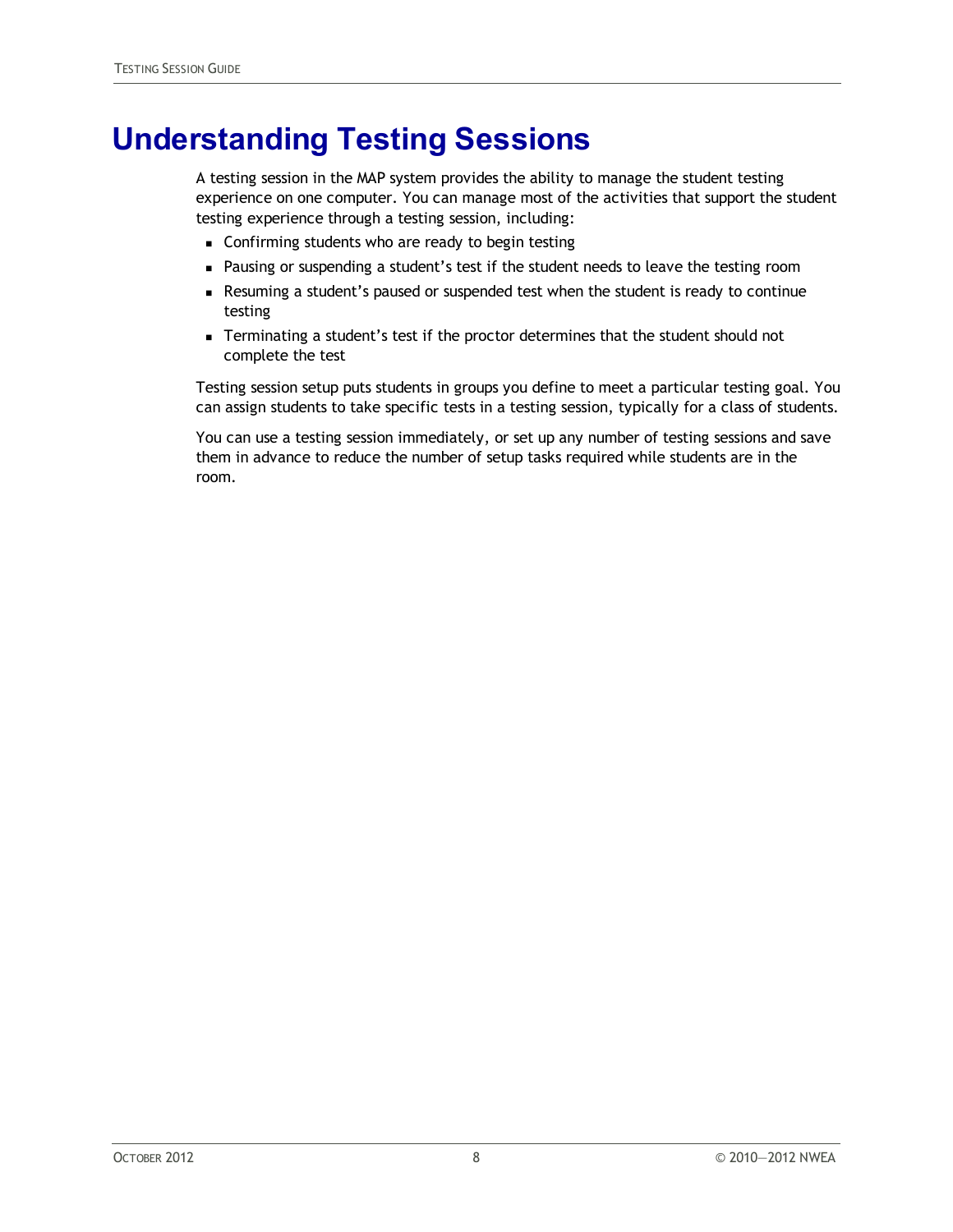# <span id="page-8-0"></span>**Understanding User Roles and Permissions**

The roles you are assigned in the Web-based MAP system determine what the system allows you to do (your permissions). The following table lists tasks permitted for each MAP role.

#### **Table 1: Permissions by Task**

|                                                                                                                                                             |                         | <b>ROLE NEEDED TO</b><br><b>PERFORM TASK</b> |                       |              |               |            |  |
|-------------------------------------------------------------------------------------------------------------------------------------------------------------|-------------------------|----------------------------------------------|-----------------------|--------------|---------------|------------|--|
| <b>TASK</b>                                                                                                                                                 | System<br>Administrator | Assessment<br>Coordinator                    | Administrator<br>Data | Proctor      | Administrator | Instructor |  |
| Modify MAP preferences for the organization                                                                                                                 | ✓                       | ✓                                            |                       |              |               |            |  |
| Add Students and Users to the System                                                                                                                        |                         |                                              |                       |              |               |            |  |
| Import roster files                                                                                                                                         |                         |                                              | ✓                     |              |               |            |  |
| Create and modify student profiles                                                                                                                          |                         |                                              |                       | $\checkmark$ |               |            |  |
| Create and modify user profiles for roles with the same or lower<br>permissions than your own (grid shows roles from highest on left to<br>lowest on right) | $\checkmark$            |                                              |                       |              |               |            |  |
| <b>Test Students</b>                                                                                                                                        |                         |                                              |                       |              |               |            |  |
| Conduct student testing                                                                                                                                     |                         |                                              |                       | ✓            |               |            |  |
| Declare testing complete for the district                                                                                                                   |                         | $\checkmark$                                 |                       |              |               |            |  |
| <b>Manage Data Quality</b>                                                                                                                                  |                         |                                              |                       |              |               |            |  |
| View operational reports                                                                                                                                    |                         | $\checkmark$                                 | $\checkmark$          |              |               |            |  |
| Merge and unmerge student profiles                                                                                                                          |                         |                                              | ✓                     |              |               |            |  |
| View details of test events                                                                                                                                 |                         |                                              |                       |              |               |            |  |
| Reassign or exclude incorrect test events                                                                                                                   |                         |                                              | ✓                     |              |               |            |  |
| <b>Use Test Results</b>                                                                                                                                     |                         |                                              |                       |              |               |            |  |
| View MAP reports for associated classes and students                                                                                                        |                         |                                              |                       |              |               | ✓          |  |
| View MAP reports for associated schools, including all classes and<br>students in the schools                                                               |                         |                                              |                       |              | ✓             |            |  |
| View MAP reports for all schools, classes, and students                                                                                                     |                         | $\checkmark$                                 |                       |              |               |            |  |
| Export all test results as raw data to .csv files                                                                                                           |                         | $\checkmark$                                 |                       |              |               |            |  |
| View instructional resources                                                                                                                                |                         |                                              |                       |              |               |            |  |

Your staff title may have the same name as a role used in the MAP system, but with different roles and responsibilities than those defined in the MAP system.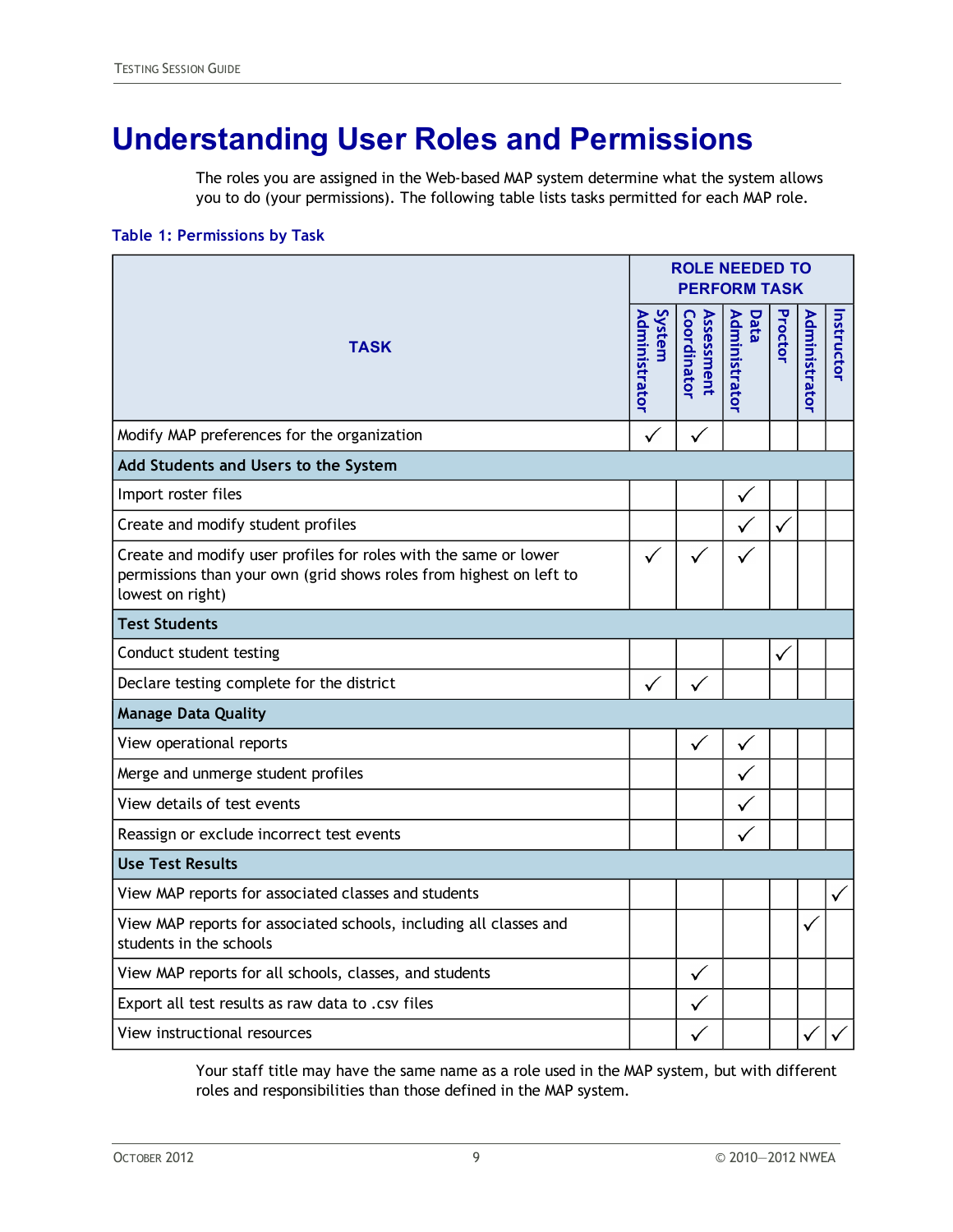# <span id="page-9-0"></span>**Understanding Proctor Role Responsibilities**

In the MAP system, the proctor's primary functions are setting up testing sessions within the MAP system and managing the student testing experience with MAP and MPG tests.

Outside of the MAP system, your responsibilities could include:

- **I.** Understanding your responsibilities within the context of the student testing experience
- Preparing and setting up test-taking computers
- n Providing instructions to students and getting them started on tests

### <span id="page-9-1"></span>**Getting Started As a Proctor**

Before you can use the MAP system, someone creates a user profile for you with the role of proctor. When you first log in to the MAP system, you receive an email with the following information you need to get started as a proctor:

- Web address for the MAP Administration and Reporting Center
- Your MAP system user name
- Your MAP system password

If you set up testing sessions for students, you also need a testing schedule that includes:

- List of students or classes
- Tests students/classes need to take
- When and where students/classes can take tests

Be sure to review the *Manage Testing Sessions* tutorial, the online help topics about testing sessions, and this guide before you begin working with the MAP system. The tutorial and test warm-ups are available from the MAP Administration and Reporting home page.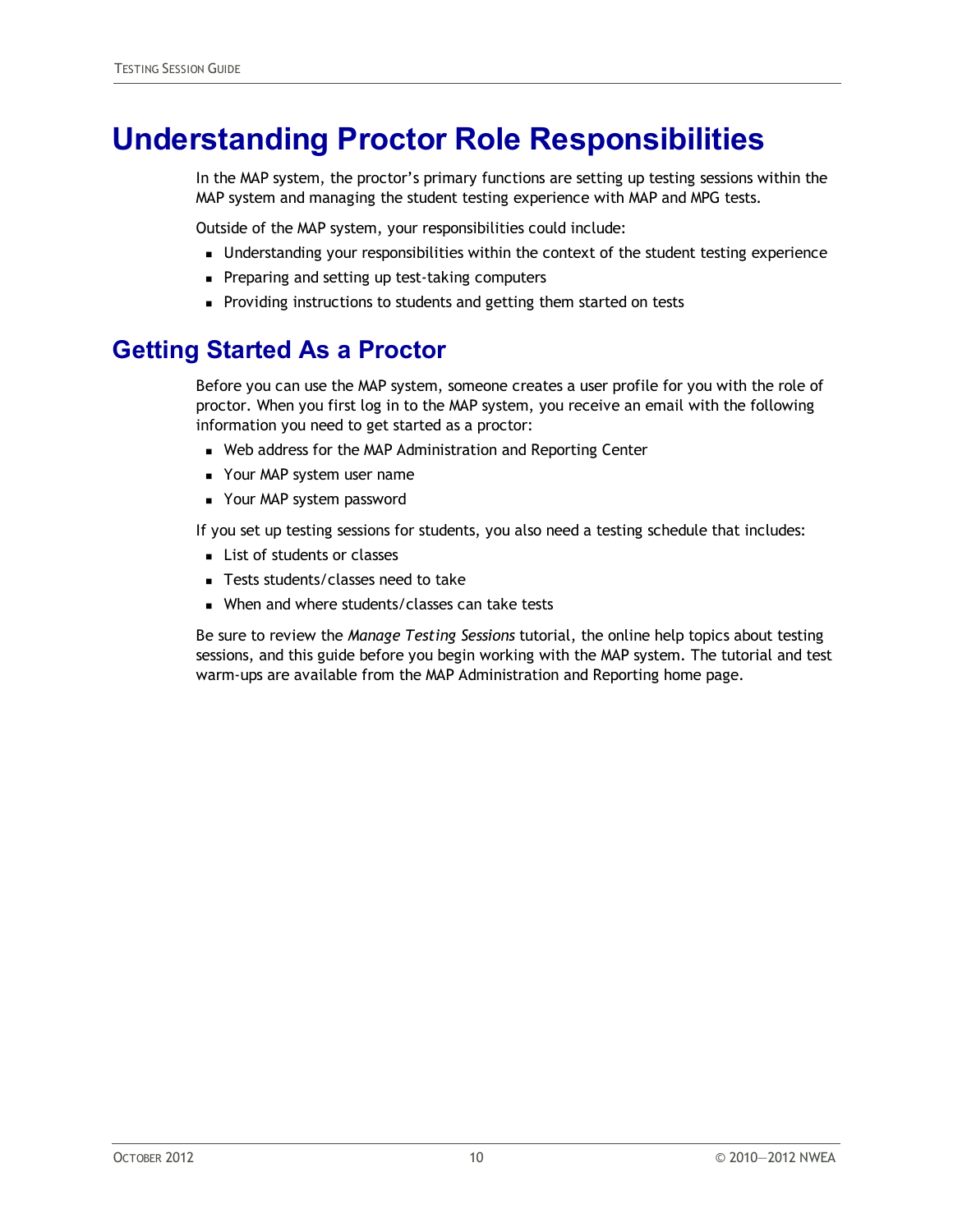# <span id="page-10-0"></span>**Getting Help with the Web-Based MAP System**

If you have questions or encounter difficulties using the Web-based MAP system, click the following in the top navigation bar:

- **contact** for support contacts within your organization
- **Help** for online help topics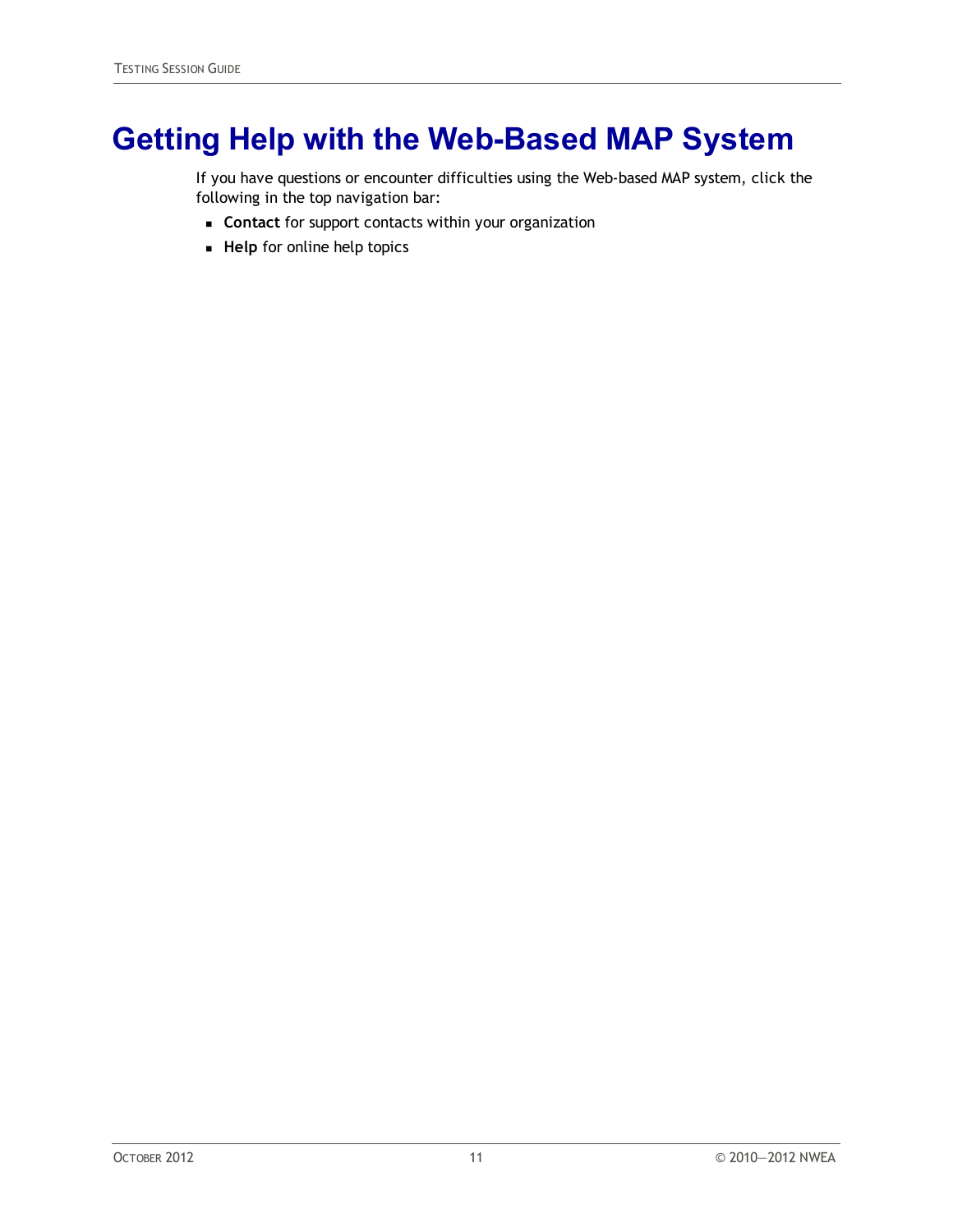## <span id="page-11-0"></span>**Preparing Student Testing Computers**

Before students come into the room to test, your team needs to set up computers, arrange any special seating, and plan for proctoring instructions so students can go straight to computers and begin testing. This saves considerable setup time so proctors and students can settle in to testing more quickly and easily.

Before you test students in the MAP system, computers for students testing at your location must be properly set up. Find out whether you or someone else is responsible for making sure that student computers are running the MAP lockdown browser and have completed the computer readiness check.

**Note:** The MAP system requires students to use lockdown browsers to take MAP tests.

If you are responsible for these computer preparations, it is good to know the name and contact information of someone who can help you with student computer login and error correction. For more information about preparing computers for testing, see the *System Administration Guide*.

#### <span id="page-11-1"></span>**Using the MAP Lockdown Browsers**

The MAP lockdown browsers (for PC and Macintosh<sup>®</sup>) restrict access to all applications including computer accessories such as the calculator and notepad—and the Internet while students are testing.

A MAP system administrator distributes a lockdown browser to every student testing computer. It appears on the computer desktop as a MAP Student Testing icon.

Lockdown browsers open directly to the Join Session page of the MAP Student Testing Center and fill the entire screen.

| <b>ACTION</b>                                          | <b>PC SHORTCUT</b>                               | <b>MAC<sup>®</sup> SHORTCUT</b>                                          |
|--------------------------------------------------------|--------------------------------------------------|--------------------------------------------------------------------------|
| Interrupt test taking to allow proctor<br>intervention | Ctrl+Shift+L                                     | Ctrl+Shift+L                                                             |
| Refresh the screen                                     | F5                                               | F5 or Command+R<br>or $Fn + F5$ *                                        |
| Close the lockdown browser                             | Click X in the<br>upper right<br>or Ctrl+Shift+Q | Click $X$ in the upper right<br>or Ctrl+Shift+Q<br>or Ctrl+Opt+Shift+F10 |

Lockdown browsers respond to specific keyboard shortcuts:

\*This shortcut overrides a function key audio mapping.

For information on interrupting a test at a student's computer, see [Logging](#page-21-1) [In](#page-21-1) [as](#page-21-1) [the](#page-21-1) [Proctor](#page-21-1) [at](#page-21-1) [a](#page-21-1) [Student](#page-21-1) [Computer](#page-21-1) [on](#page-21-1) [page](#page-21-1) [22](#page-21-1).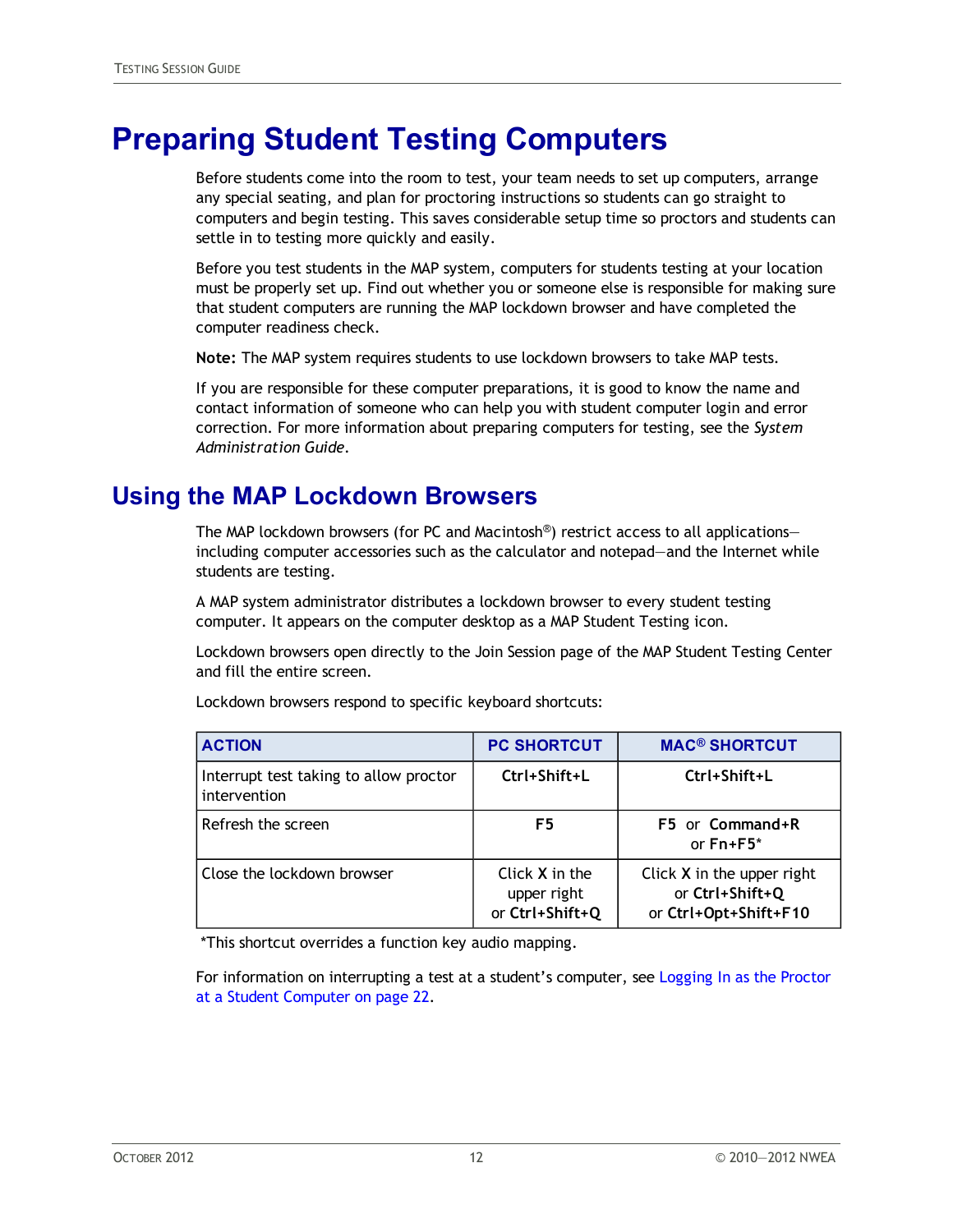### <span id="page-12-0"></span>**Verifying Computer Readiness for Testing**

NWEA recommends that the MAP team run a readiness check on all computers to be used for testing before testing begins each term, or before holding live MAP training. This simple check can prevent problems from occurring during a test.

#### **About the Computer Readiness Check**

MSTC includes a computer readiness check that runs silently as each student accesses MSTC and joins the testing session. The readiness check verifies that the computer meets the minimum requirements for MAP testing. If a computer fails the readiness check, it cannot be used for MAP testing until the failure is resolved.

There are two parts to the readiness check, as summarized in the following table.

#### **Table 2: Computer Readiness Check Summary**

| <b>WHAT IS</b><br><b>CHECKED</b>                                                                                                             | <b>WHEN</b>                                                   | <b>SUCCESS</b>               | <b>FAILURE</b>                                                                                                                                                                                         |
|----------------------------------------------------------------------------------------------------------------------------------------------|---------------------------------------------------------------|------------------------------|--------------------------------------------------------------------------------------------------------------------------------------------------------------------------------------------------------|
| 1. Most system<br>requirements<br>Screen resolution<br>Operating system<br><b>Browser</b><br>Adobe <sup>®</sup> Flash <sup>®</sup><br>Player | Runs when the browser<br>opens to MSTC                        | Join Session<br>page appears | Page appears with a list of<br>components that failed and the<br>installed versions of those<br>components.<br>Important! Failures must be<br>resolved before the computer can<br>be used for testing. |
| 2. Lockdown<br>browser is being<br>used                                                                                                      | Runs when the student<br>tries to join the testing<br>session | Sign In page<br>appears      |                                                                                                                                                                                                        |

NWEA recommends that MAP team members open the lockdown browser and verify that the Join Session page appears on all testing computers. By opening the lockdown browser, which can be found on the desktops of testing computers, both parts of the readiness check are effectively completed without joining the session. For step-by-step instructions, see [Checking](#page-13-0) [Computer](#page-13-0) [Readiness](#page-13-0) [for](#page-13-0) [Testing](#page-13-0) [on](#page-13-0) [page](#page-13-0) [14](#page-13-0).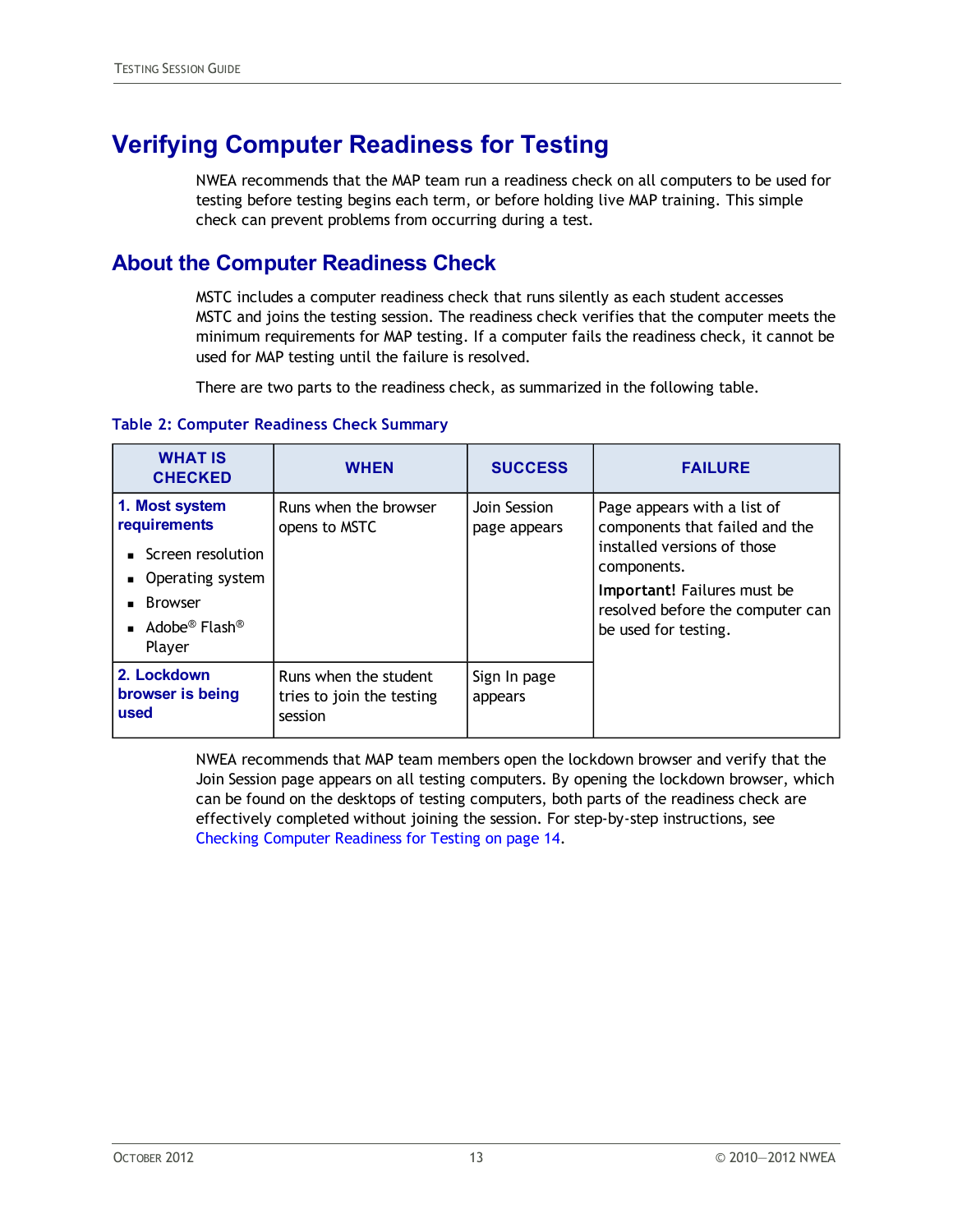#### <span id="page-13-0"></span>**Checking Computer Readiness for Testing**

To make testing go smoothly, the MAP team should check each computer for readiness. Allow time after checking the computers to resolve any issues before the first day of testing.

To verify computer readiness, you **do not** need a login to the MAP system or any particular MAP role. You only need access to use the computers as a student would.

To check a student computer for readiness:

1. Double-click the NWEA icon to open the lockdown browser.

The icon is likely to appear on the computer desktop and look similar to one of these:



- 2. Observe one of these results:
	- **s Success: The Join Session page appears.**
	- **Failure:** The page identifies the computer components that failed. Make a note identifying the computer and its failing components.

**Important!** If you can print the errors page using **Ctrl+P** or **Command+P**, you are not using the lockdown browser. Return to step 1 and make sure you open the lockdown browser.

- 3. Close the lockdown browser by clicking the "X" in the upper right-hand corner. **Note:** If the "X" is not available, press **Ctrl+Shift+Q** to exit.
- 4. Resolve all failures or report them to the MAP system administrator.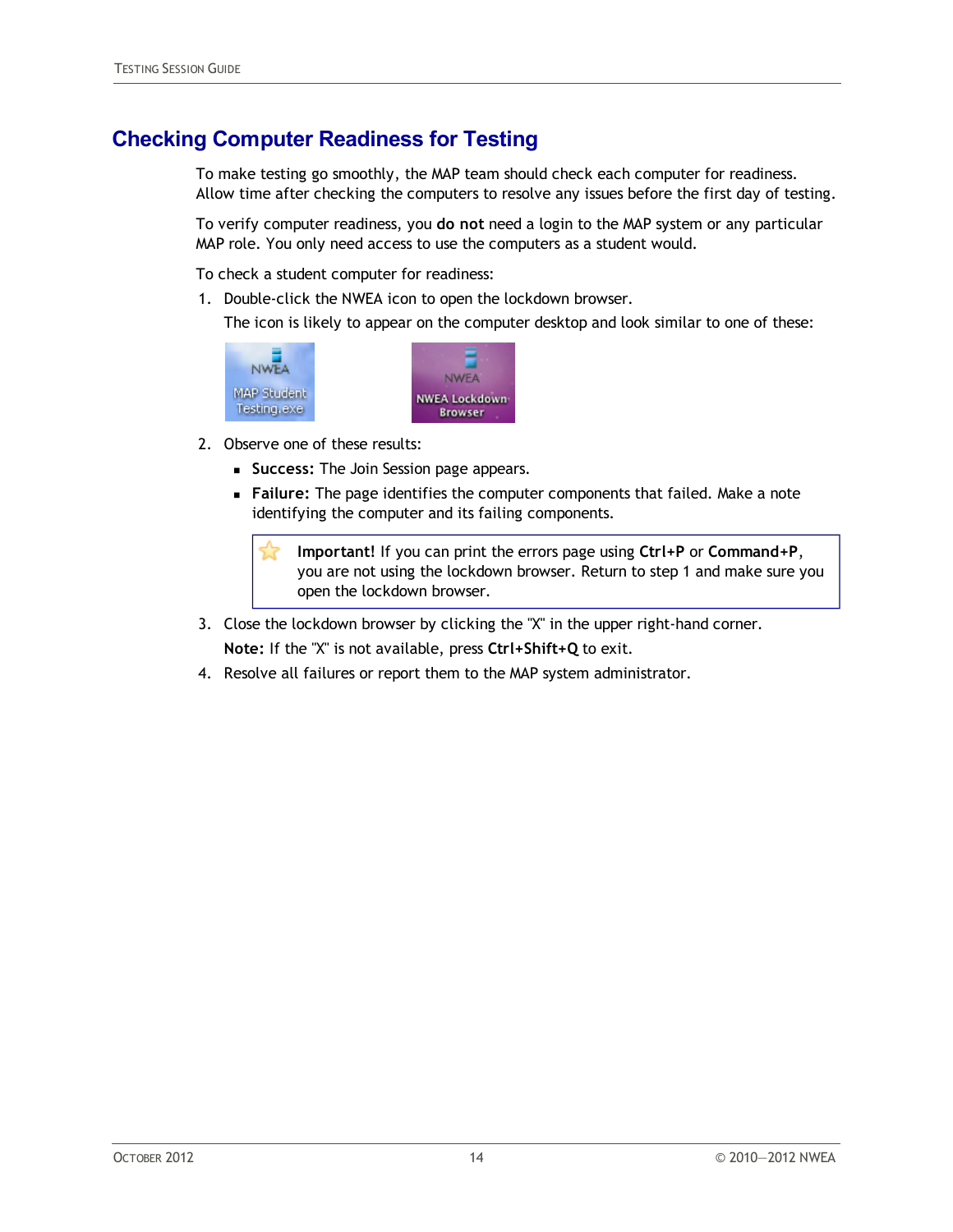# <span id="page-14-0"></span>**Setting Up Testing Sessions**

Manage Test Sessions provides flexibility in designing testing sessions that you can use just once or many times. You can group students for testing at the beginning of a testing period or save groupings ahead of time in a named testing session.

The following shows some possible paths you might choose when you are deciding how to start testing students in a testing session:



#### **Figure 3: Set Up Testing Sessions Decisions**

Choose your best option for setting up and starting to test students in a testing session:

- <sup>n</sup> **Test My Class** quickly locates classes of students associated with your instructor profile
- <sup>n</sup> **Find Students to Test** filters by search criteria to help you locate the students you need to test
- <sup>n</sup> **Saved Testing Sessions** lists predetermined groups of students to test

**Note:** The MAP system auto-generates a testing session name when you start testing in an unsaved testing session. If you save the testing session, you must create a unique testing session name.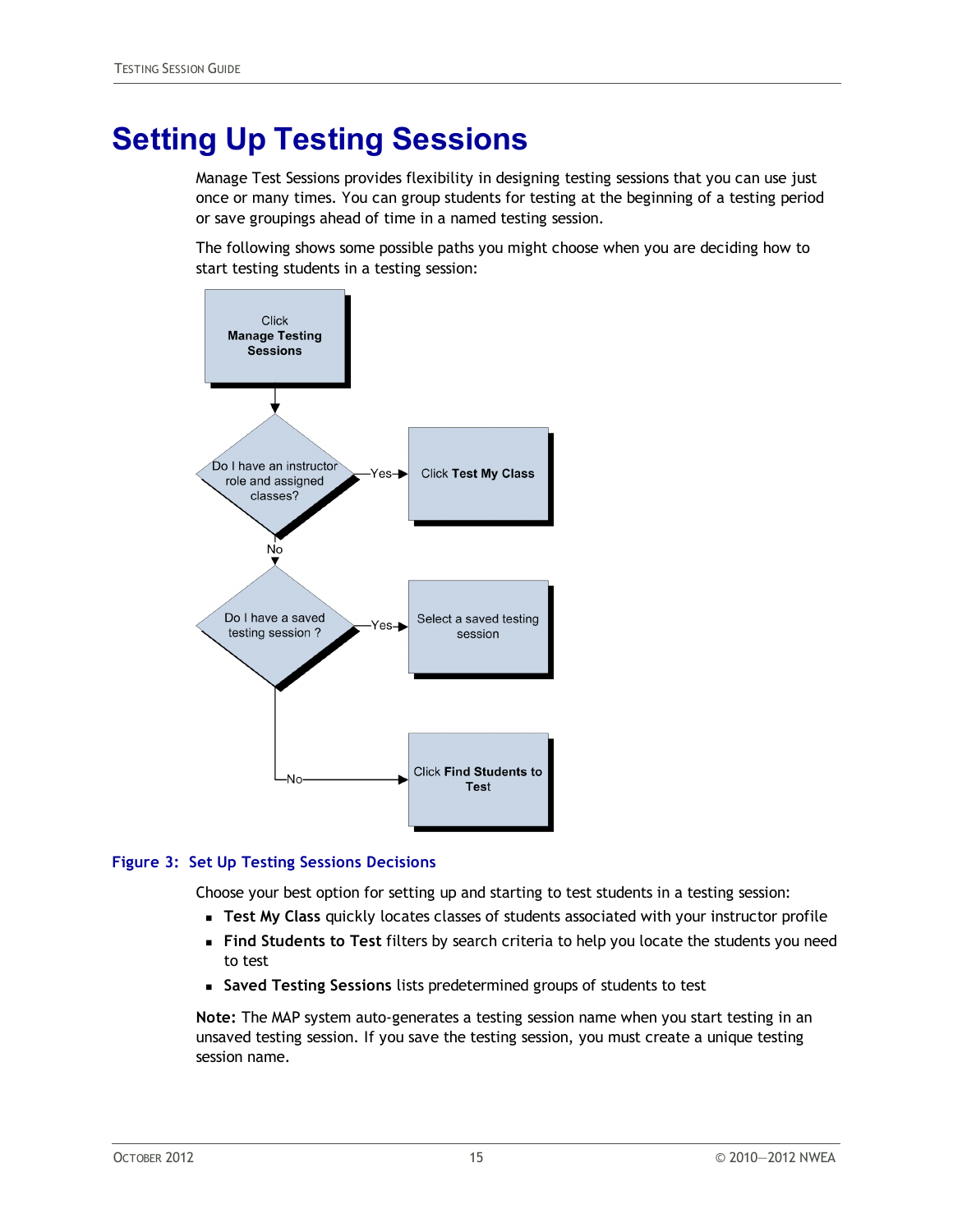### <span id="page-15-0"></span>**Testing Your Class**

The **Test My Class** option is the express way to start testing one or more classes of students associated with your instructor profile. If you have only one class, the Test Students page appears and you can begin managing student tests in a testing session. You can select one or more classes to test in the Classes Found box if you have more than one class assigned to you.

**Note:** Your profile must have the proctor and instructor roles in the MAP system to use this option.

#### <span id="page-15-1"></span>**Finding Students to Test**

You may need to search for students to test if:

- The Test My Class option is unavailable because you do not have an instructor role assigned to your profile in the MAP system
- You are not the instructor of a class of students you are testing
- <sup>n</sup> Students are taking make-up tests from different classes or have other dissimilar attributes

In the Find Students section, you can search for individual students by name or ID, or search for groups of students—such as Mr. Tailor's 5<sup>th</sup> grade Homeroom at Three Sisters Elementary School—who have not yet tested or have suspended tests.

Use search fields to fine-tune your search by:

- **n** Schools in your organization
- **n** Grade within the selected school
- n Instructor who teaches classes in the selected grade
- Class assigned to the selected instructor
- Tests or Testing Status (Not Yet Tested or Suspended Test)
- Test Taken (in or outside of Test Window)

| School |       |            |              |                                              |  |
|--------|-------|------------|--------------|----------------------------------------------|--|
|        | Grade |            |              |                                              |  |
|        |       | Instructor |              |                                              |  |
|        |       |            | <b>Class</b> |                                              |  |
|        |       |            |              | <b>Testing Status/</b><br><b>Tests Taken</b> |  |
|        |       |            |              |                                              |  |

#### **Figure 4: Find Students for Testing**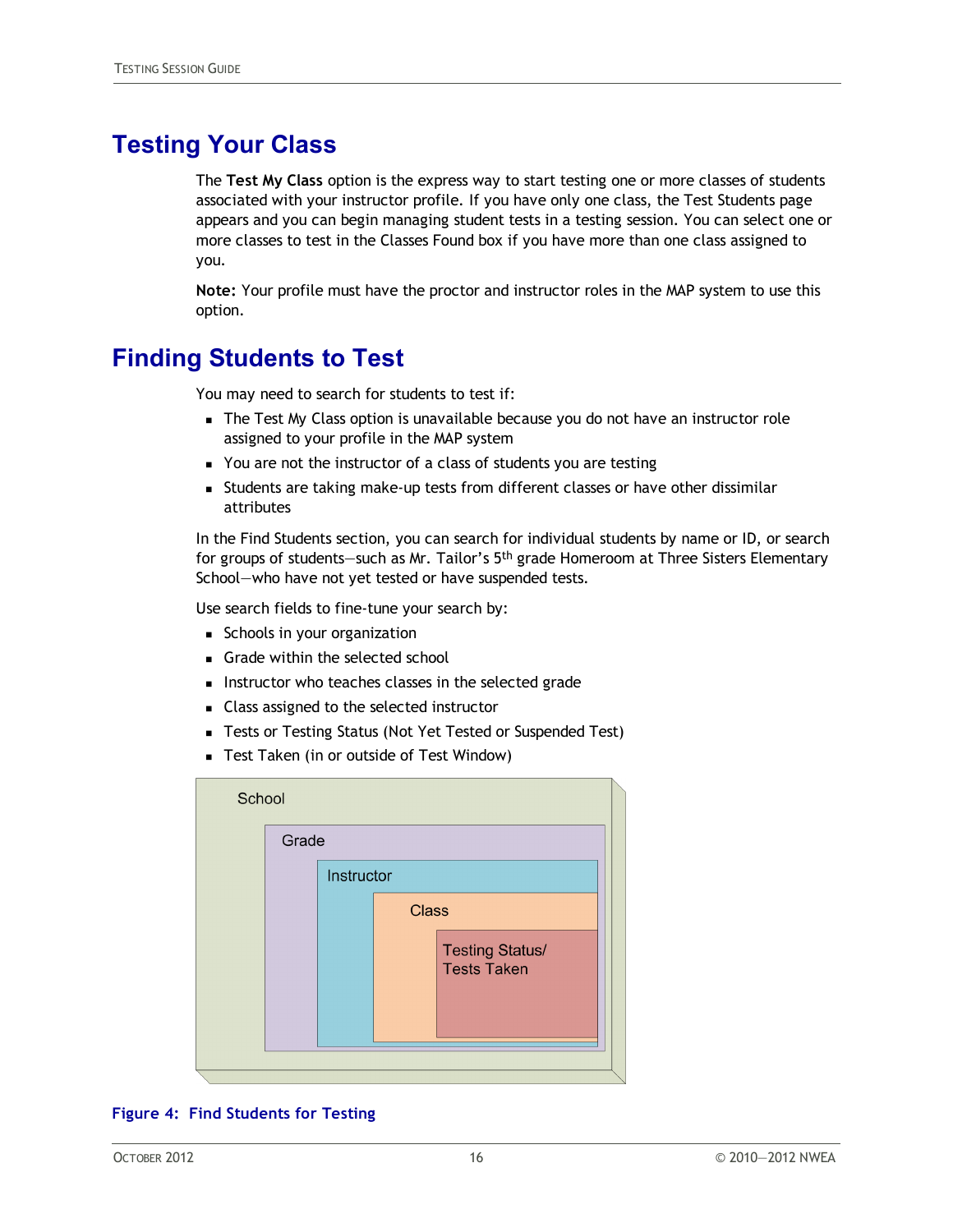Each search criteria you select narrows your search results further. Use the Test History Search tab to find students who need to make up missed or suspended tests or have not yet tested.

After you add search results to your Student List, you can search again and add more students, or replace the existing list with new search results. You can test the group of students immediately or save the group with a new testing session name for testing at a later date.

**Note:** The MAP system contains profile data for each currently enrolled student. If you cannot find a student who needs to test, the student may not have a profile in the MAP system or the student may not be enrolled in the current term.

### <span id="page-16-0"></span>**Using a Saved Testing Session**

You can use saved testing sessions one time or many times over a designated period, such as a term or academic year. It may be a good choice to set up testing sessions in advance and save them for later use if:

- **n** You are administering make-up tests for students with dissimilar attributes (such as different classes)
- Tests are scheduled back-to-back
- Your organization uses centralized testing session setup
- You do not have time to search during the time allotted for testing

You can access any saved testing session in your organization, regardless of who created the testing session. Although more than one testing session may be in use at one time within an organization, each proctor role can test students in only one testing session at a time.

**Tip:** Limit testing session reuse to a single academic year. It is unlikely that a group of students share attributes such as the same class or instructor across academic years.

If you set up and save testing sessions:

- <sup>n</sup> Follow the established naming conventions for your organization
- n Avoid using special characters in the name of your saved testing session (restricted characters are listed in the dialog box when you are saving a testing session)
- <sup>n</sup> Consider that students need to be able to type the testing session name when they join the testing session
- <sup>n</sup> Keep a record of testing session names
- **EXECOMMUNICATE LETTER SESSION NAMES Appropriately**

For examples and specific information about naming testing sessions, see the Assessment Coordination Guide.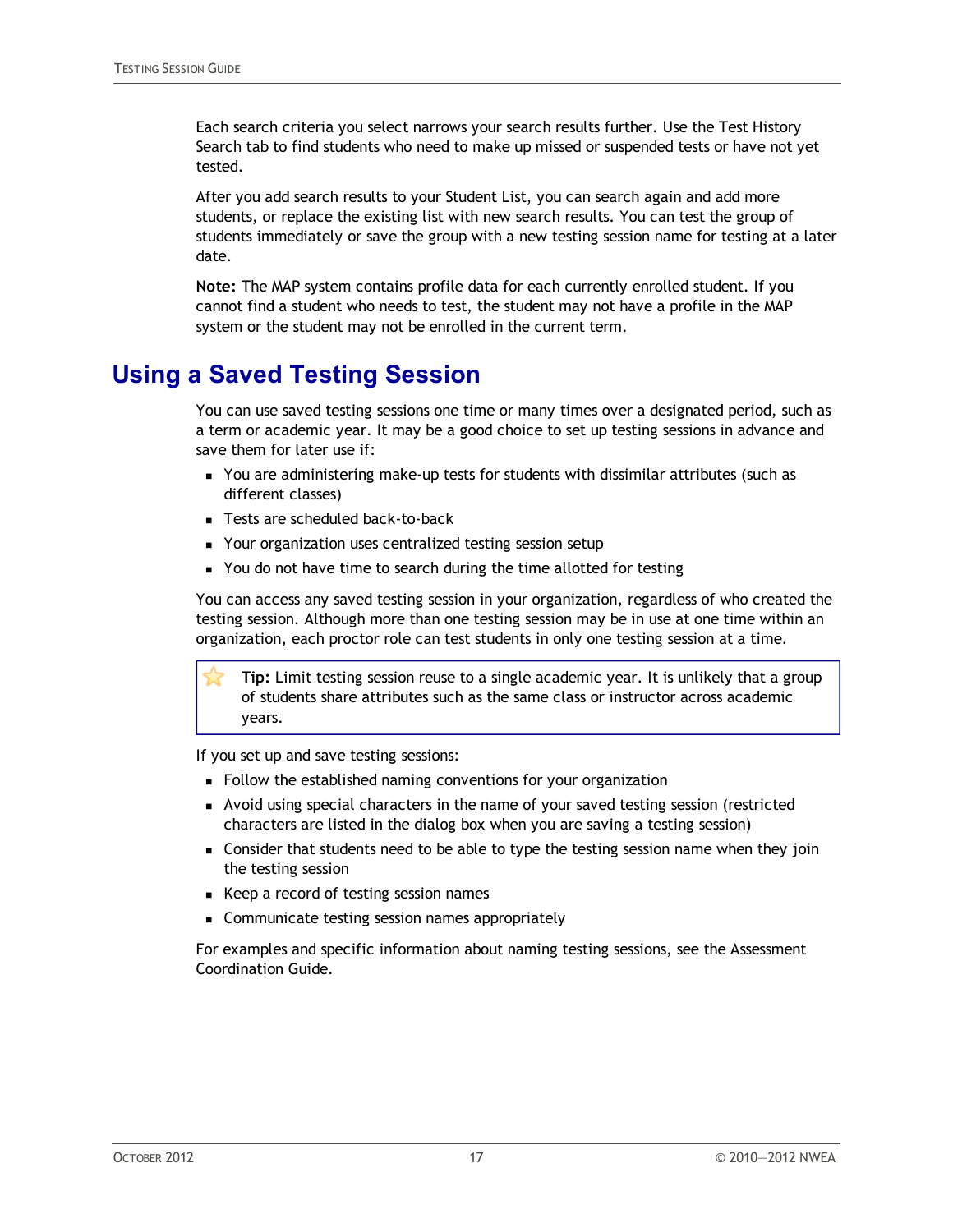### <span id="page-17-0"></span>**Assigning Tests**

You can assign a test to a student or group of students to help get students started with tests. In general, you may want to assign tests when testing students with limited keyboarding skills or if you want to make sure students take the correct test.

You can quickly assign a test to any or all of the selected students in the Student List in a testing session when you are:

- <sup>n</sup> Finding students to test on the Set Up Testing page
- Testing students on the Test Students page

Having tests assigned to students can minimize confusion at the beginning of a testing period. If students do not have a test assigned to them in the testing session, they choose the test from a drop-down list when they sign in to take the test.

### <span id="page-17-1"></span>**Finding Students for Make-Up Tests**

Sometimes students are not able to complete a test in a testing session and a proctor suspends the student's test to be completed later. Other times, a student may have missed a scheduled testing and has not yet tested.

If you need to find students who have a suspended test and/or students who have not yet taken a test, you can easily search for them within a school, grade, instructor assignment, class, or by test inside or outside of the test window. For more information, see [Finding](#page-15-1) [Students](#page-15-1) [to](#page-15-1) [Test](#page-15-1) [on](#page-15-1) [page](#page-15-1) [16](#page-15-1) and online help.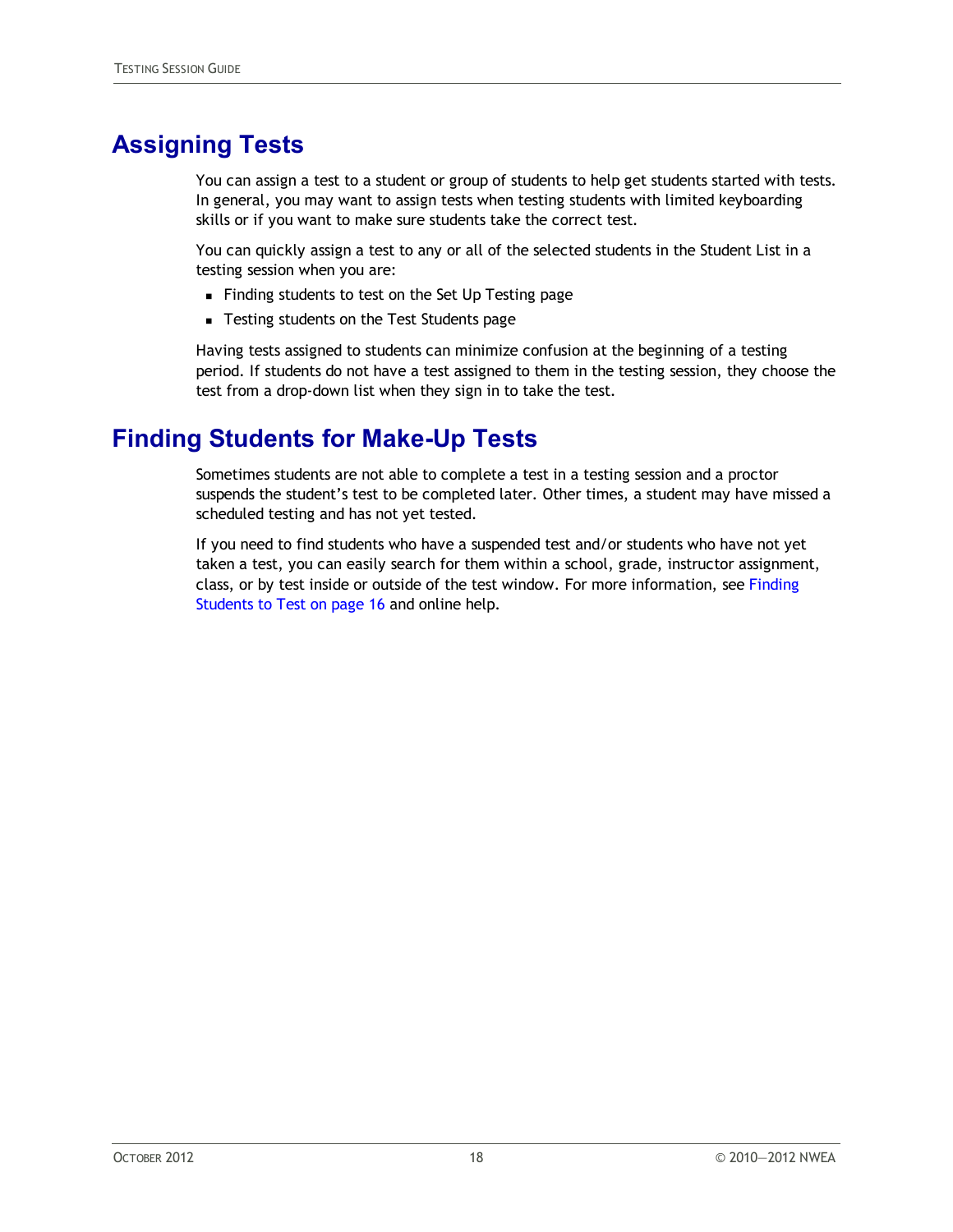## <span id="page-18-0"></span>**Testing Students**

Getting started testing students includes the following:

- n Initiate a testing session in the MAP system
- <sup>n</sup> Communicate the testing session name and password (at the top of the Test Students page) to students so they can join the testing session
- **n** Confirm students to begin testing
- Walk around the room to make sure students are taking the correct test

A testing session is in use in the MAP system when you click **Test Now**. However, you must confirm students who have signed in to the MAP Student Testing Center before they can begin testing.

The figure below shows some possible paths you might choose when you are testing students in a testing session.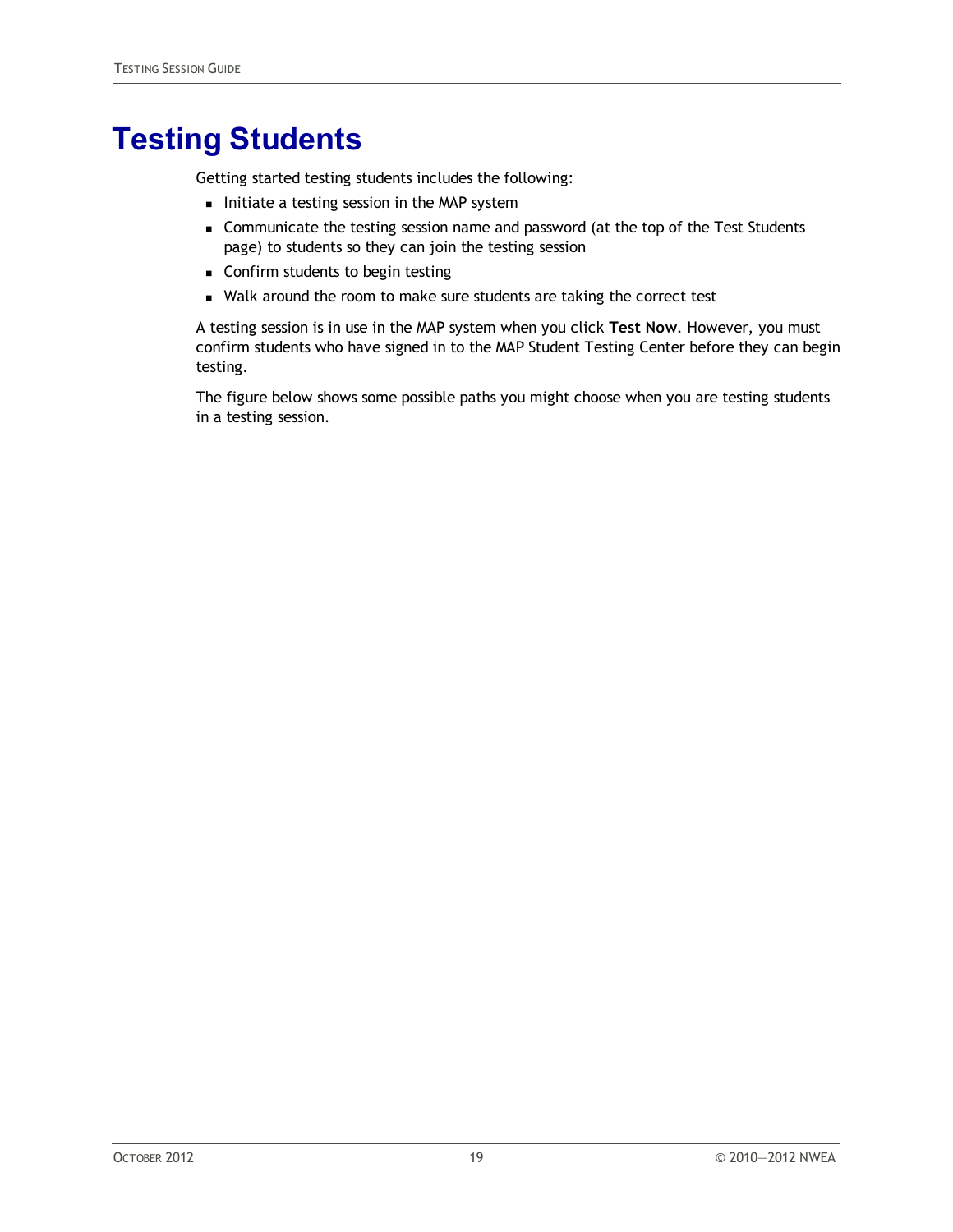

#### **Figure 5: Testing Students Decisions**

For more information about student testing status and activating a testing session, see online help.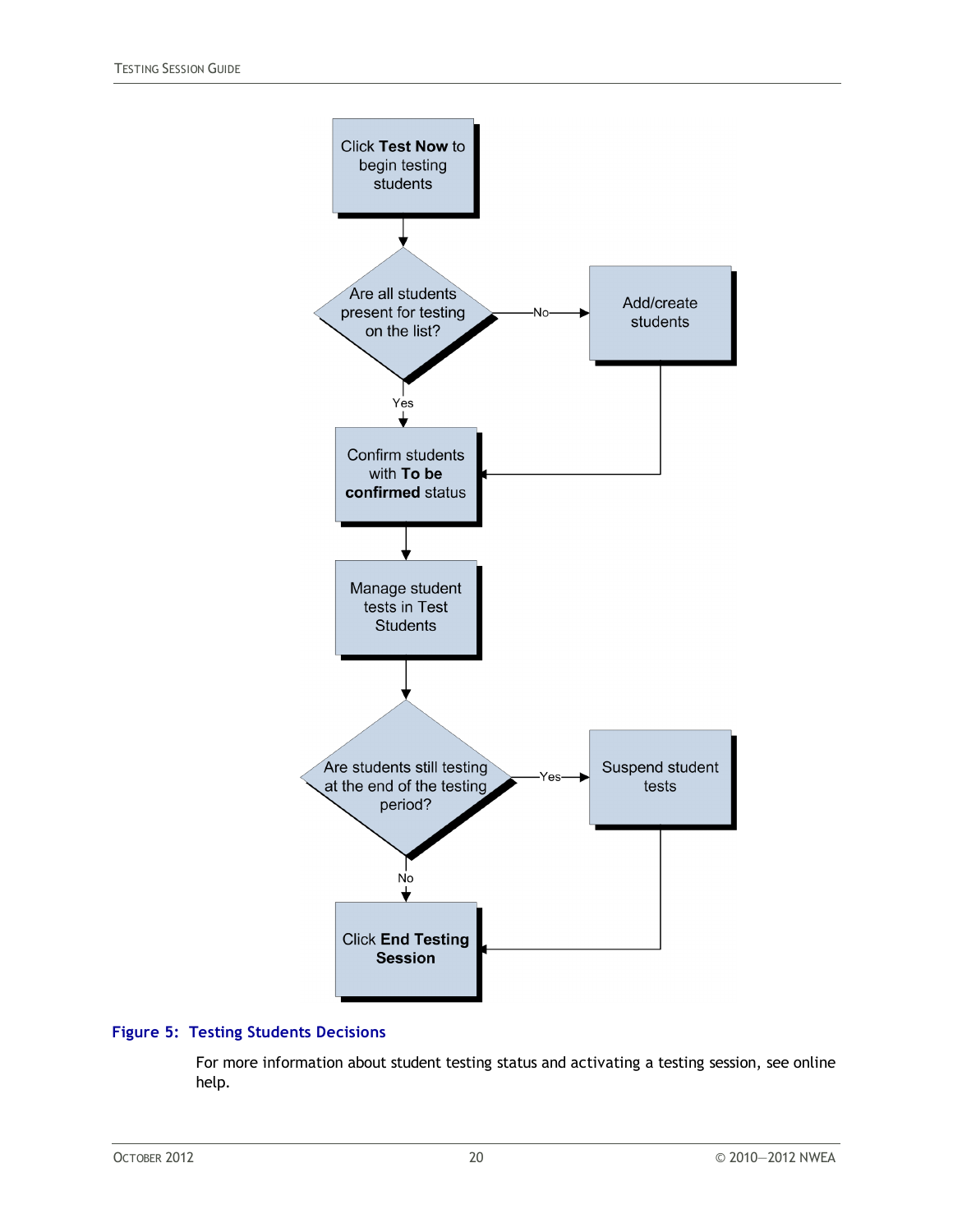### <span id="page-20-0"></span>**Confirming Students in a Testing Session**

A student can begin taking a test as soon as you confirm the student on the Test Students page. After you click **Test Now** to begin testing:

- **n** Students join the testing session with the testing session name and password you provide from the Test Students page.
- **s** Students sign in with their name and name of the test.
- **Nou click Confirm Now to confirm the students to begin the test.**

Student status is **To Be Confirmed** until you confirm the student to take the test. You might choose **Do Not Confirm** if you determine that a student is incorrectly logged in.

#### <span id="page-20-1"></span>**Adding a Student During a Testing Session**

The MAP system contains profiles of students your organization knows about prior to testing. Sometimes a new student arrives just in time to test and no profile exists in the MAP system. In this case, you can add enough student information to test the student.

If you have to add a student during a testing session, make a note for the data administrator to complete the student profile in the MAP system later. Test results for a student are not available in reports until the student profile contains all of the attributes required for reporting.

#### <span id="page-20-2"></span>**Managing Student Tests in the MAP System**

The Testing Status section of the Test Students page is your control console for managing all phases of student testing in a MAP system testing session. When a testing session is underway, you can see a quick summary of how many students have not yet joined and signed in, how many students need to be confirmed, and how many students are testing or have finished testing.

The Testing Status shows you the number of students:

- n In the testing session
- **n** Actively testing
- To be confirmed for testing
- Whose tests are interrupted (you have logged in at their computers)
- **No.** With paused tests

You can confirm, pause, suspend, resume, or terminate tests as needed from the Test Students page.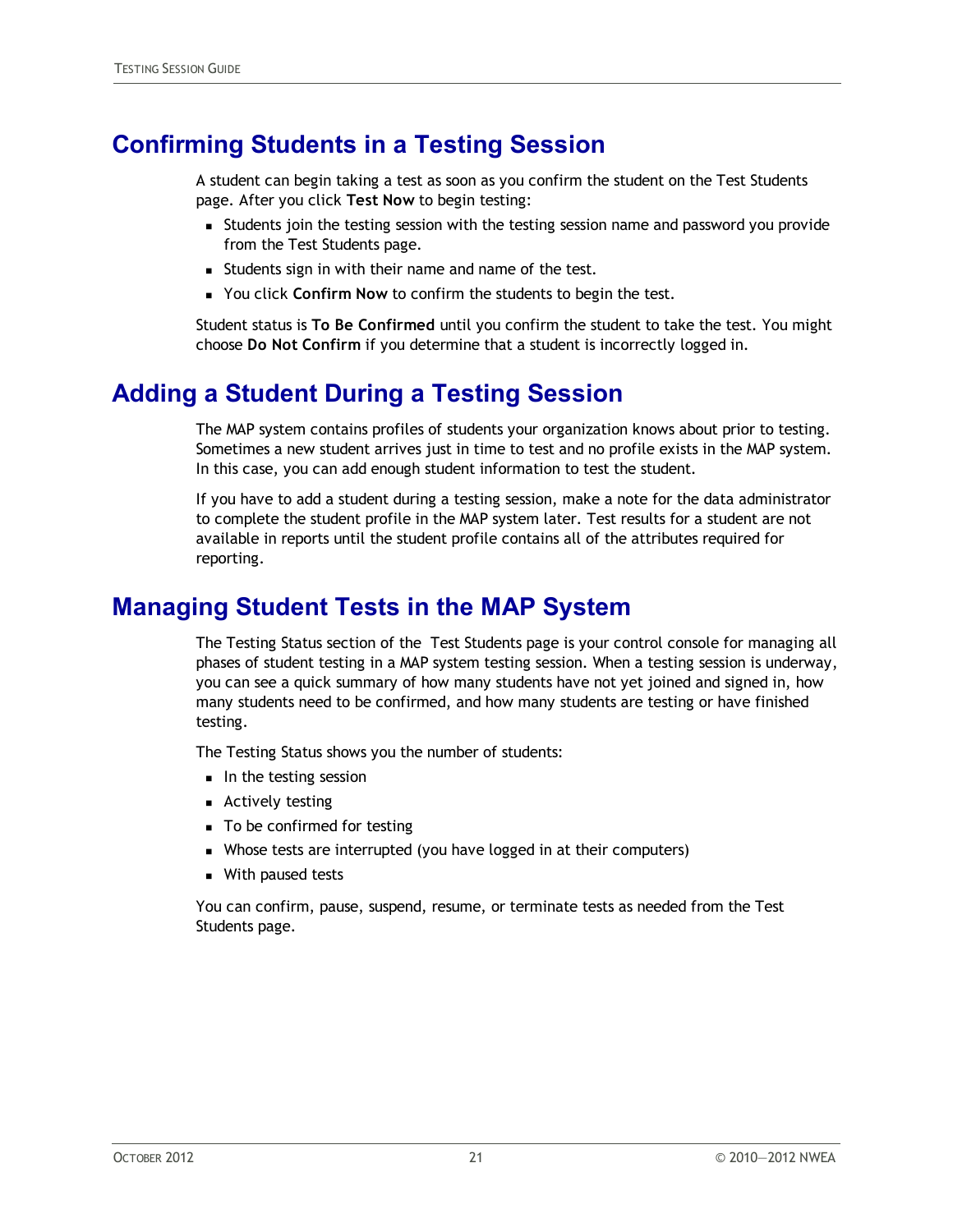### <span id="page-21-0"></span>**Pausing, Suspending, and Terminating Tests**

You may need to pause, suspend, or terminate a student's test at your discretion. On the Test Students page, you can select one or more student tests and pause, suspend, or terminate them all at one time. Each of these actions stops the test where the student stopped.

The following table describes these actions and when to use them.

|  |  |  |  |  | Table 3: Pause, Suspend, and Terminate Actions |  |
|--|--|--|--|--|------------------------------------------------|--|
|--|--|--|--|--|------------------------------------------------|--|

|           | <b>FUNCTION WHAT IT DOES</b>                                                                                                                                                                     | <b>WHEN TO USE IT</b>                                                                                                                                                                                                                            |
|-----------|--------------------------------------------------------------------------------------------------------------------------------------------------------------------------------------------------|--------------------------------------------------------------------------------------------------------------------------------------------------------------------------------------------------------------------------------------------------|
| Pause     | Stops the test where the<br>٠<br>student left off<br>• Allows the student to resume<br>the test within 30 minutes<br>• Automatically suspends if the<br>test is not resumed within 30<br>minutes | Student needs to leave the test for less than 30<br>minutes                                                                                                                                                                                      |
| Suspend   | Stops the test where the<br>٠<br>student left off<br>• Allows the student to resume<br>the test-or start it over-the<br>same day or another day                                                  | Student needs to leave the test for more than 30<br>minutes<br>Student appears to be disengaged or ill                                                                                                                                           |
| Terminate | ■ Stops the test where the<br>student left off<br>Discards test results up to the<br>$\blacksquare$<br>point of test termination                                                                 | Student is not to complete the test (for example, the<br>student started taking the wrong test, appears to be<br>disengaged, or is ill)<br>Important! Be sure you want to terminate a test. You<br>cannot recover or continue a terminated test. |

Students can resume a paused or suspended test in any testing session.

You can also pause, suspend, and resume a test from a student computer when you log in as the proctor.

### <span id="page-21-1"></span>**Logging In as the Proctor at a Student Computer**

You can interrupt a student's test from the student's computer during a testing session to perform these actions:

- **Report a problem with a test question (Problem Item Report)**
- Pause a test
- **Resume a test**
- Suspend a test
- **n** Terminate a test

To interrupt a test at the student's computer, press **Ctrl+Shift+L** on the keyboard and then log in with your MAP user name and password.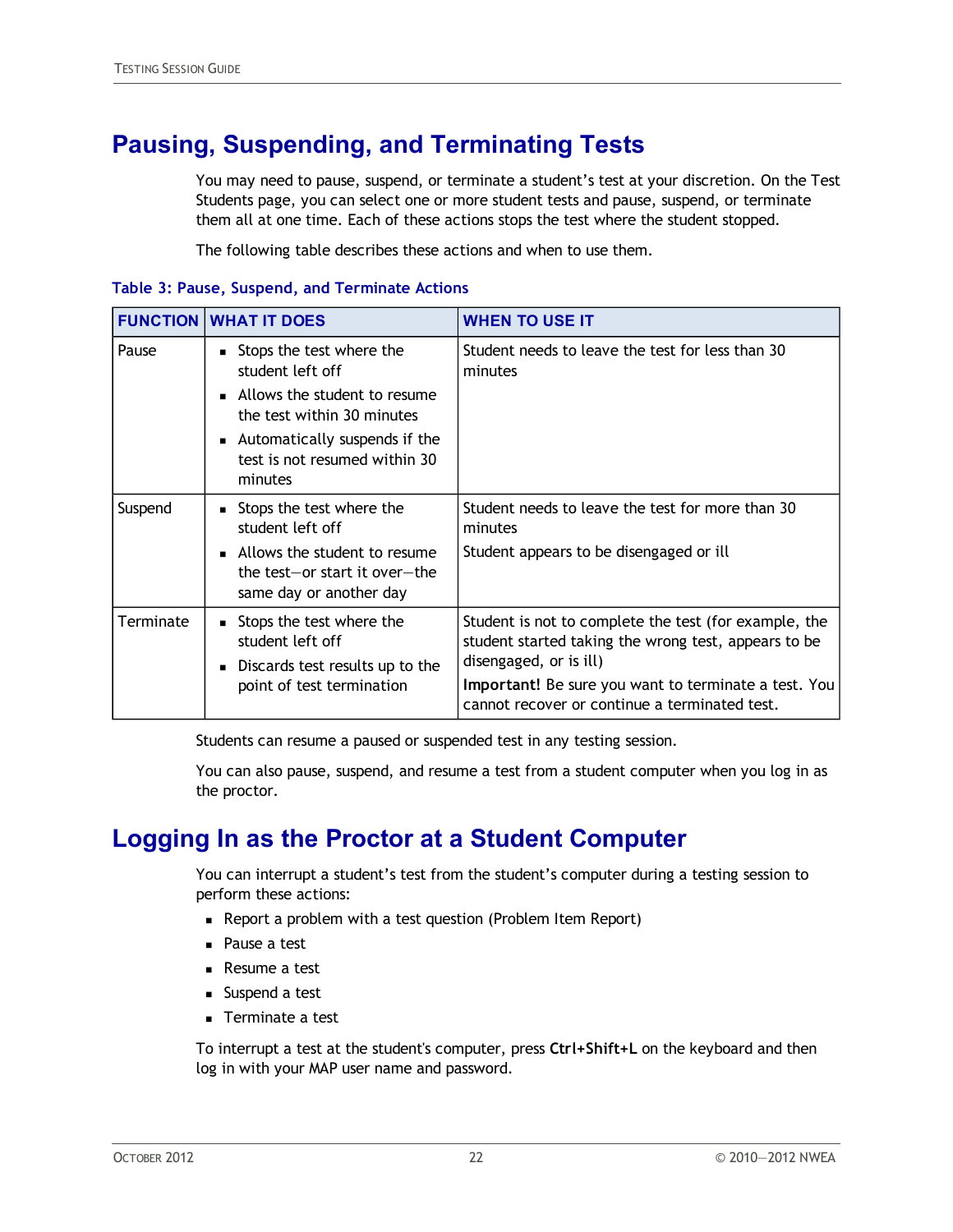When a student's test status is interrupted, you can perform many of these same actions at your computer. If the student closes the lockdown browser while interrupted, you can take action only from your computer. For more explanation, see online help.

For more information about pausing, suspending, terminating, and resuming student tests from the Test Students page, see [Managing](#page-20-2) [Student](#page-20-2) [Tests](#page-20-2) [in](#page-20-2) [the](#page-20-2) [MAP](#page-20-2) [System](#page-20-2) [on](#page-20-2) [page](#page-20-2) [21.](#page-20-2)

#### <span id="page-22-0"></span>**Resuming Tests**

If a student test has the status of Paused, you resume the test when the student is ready.

**Note:** A student with a suspended test must join a testing session and sign in again to resume the suspended test or start another test.

You can resume students' testing in more than one way:

- n On the Test Students page from one computer, resume one or more student tests
- <sup>n</sup> From an individual student's computer, log in with your user name and password and then click **Resume** (for more information, see [Logging](#page-21-1) [In](#page-21-1) [as](#page-21-1) [the](#page-21-1) [Proctor](#page-21-1) [at](#page-21-1) [a](#page-21-1) [Student](#page-21-1) [Computer](#page-21-1) [on](#page-21-1) [page](#page-21-1) [22](#page-21-1)

For information about searching for students who have suspended tests, see [Finding](#page-15-1) [Students](#page-15-1) [to](#page-15-1) [Test](#page-15-1) [on](#page-15-1) [page](#page-15-1) [16.](#page-15-1)

#### <span id="page-22-1"></span>**Reporting a Test Question Problem**

If a MAP test question does not display properly or appears to have another kind of problem within the MAP system, you can send a Problem Item Report (PIR) to NWEA for review. A PIR captures essential information such as the test name and question number to track the question. You can type an explanation of the problem in the report.

Press **Ctrl+Shift+L** on the student's keyboard and log in as the proctor to submit a PIR.

**Note:** Click **Resume** to send the report and resume testing.

#### <span id="page-22-2"></span>**Ending a Testing Session**

When you end a testing session, student test status must be one of the following:

- **Awaiting Student**
- **n** Complete
- **n** Suspended
- **n** Terminated

You can suspend tests to be finished later if students have not completed testing when you need to end the testing session.

**Note:** The MAP system automatically suspends tests that are inactive for more than 30 minutes.

If you are not using a saved testing session and you need to resume suspended tests later, you can search for student tests by status. For more information, see [Finding](#page-15-1) [Students](#page-15-1) [to](#page-15-1) [Test](#page-15-1) [on](#page-15-1) [page](#page-15-1) [16](#page-15-1).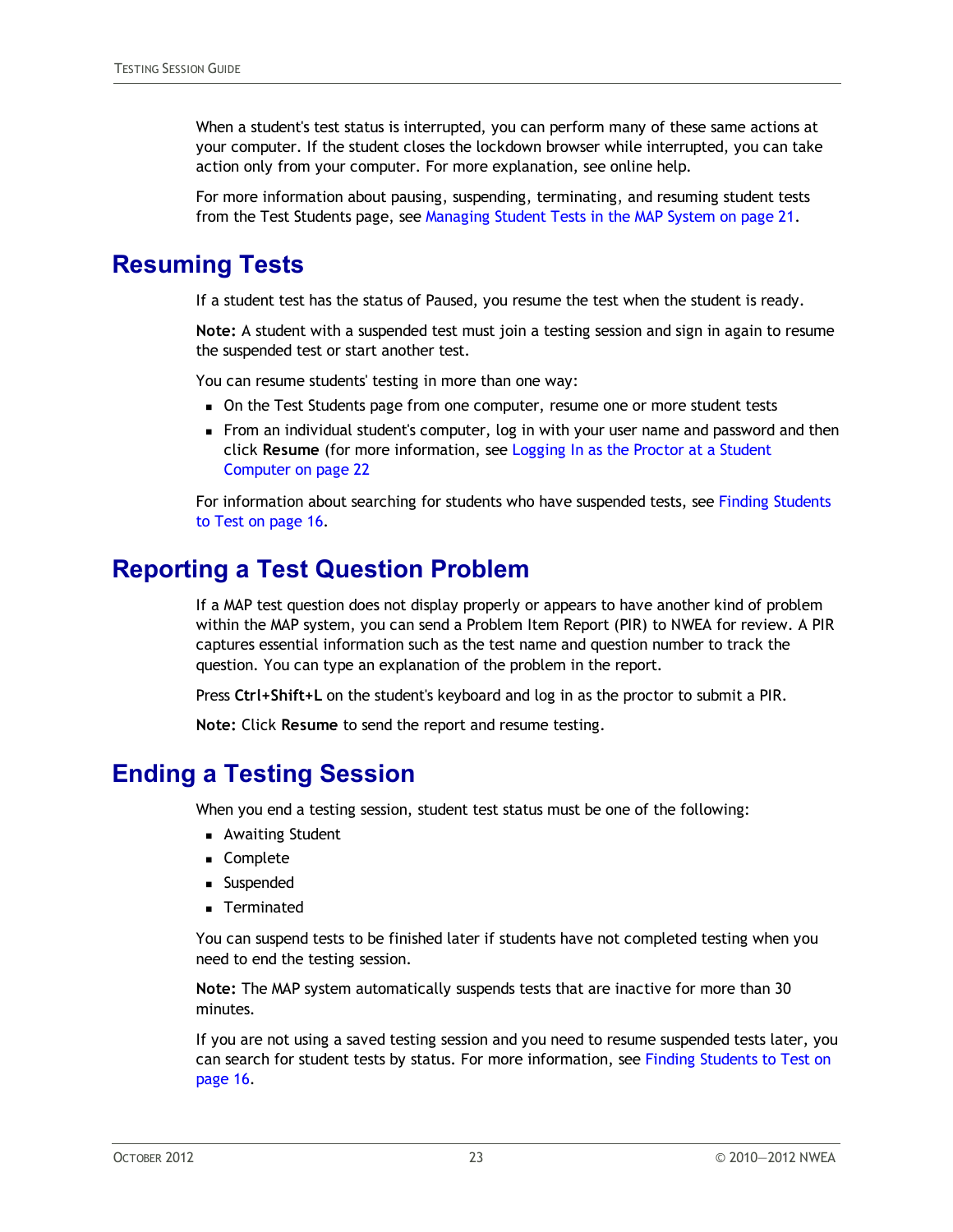## <span id="page-23-0"></span>**Taking Tests in the MAP Student Testing Center**

Students take tests in the MAP Student Testing Center (MSTC). All computers for student testing require a MAP lockdown browser, which opens directly to the MSTC Join Session page. For more information, see [Preparing](#page-11-0) [Student](#page-11-0) [Testing](#page-11-0) [Computers](#page-11-0) [on](#page-11-0) [page](#page-11-0) [12](#page-11-0).

How students begin the test—from the time they enter the testing area and sit in front of their computers—depends on how your organization chooses to set up the student testing computers. When lockdown browsers are open and displaying the Join Session page on all student computers, students can:

- **Join the testing session**
- $s$  Sign in to take a test
- **Practice with warm-up tests and become familiar with MSTC**
- **n** Take a test

You may need to instruct students to double-click the MAP Student Testing icon on their computer desktops to open the lockdown browser to the Join Session page.

### <span id="page-23-1"></span>**Joining and Signing In**

The starting point for taking tests in MSTC is the Join Session page. Students type the testing session name and password to join the testing session, and then sign in with their name and the name of the test on the Sign In page.

**Important!** You can assign tests to students before they join and sign in to avoid students choosing the wrong test. For more information, see [Assigning](#page-17-0) [Tests](#page-17-0) [on](#page-17-0) [page](#page-17-0) [18](#page-17-0).

#### <span id="page-23-2"></span>**Practicing with Warm-Ups**

Warm-up tests provide the opportunity to interact with sample test questions. Students can use them to get an idea of what it is like to take a test in the MAP system. Also, warm-ups can give you, as a proctor, a sense of the student experience.

On the Join Session page in MSTC, students can click **Warm-Up A** for MAP sample tests or **Warm-Up B** for MPG sample tests.

**Note:** Warm-Ups are accessible to MAP system users from the MARC home page.

MAP and MPG warm-ups include these two components:

- Chapter 1: Learn to join a testing session
- Chapter 2: Learn to answer test questions

MAP system users can access warm-up tests anytime from the MAP Administration and Reporting Center home page.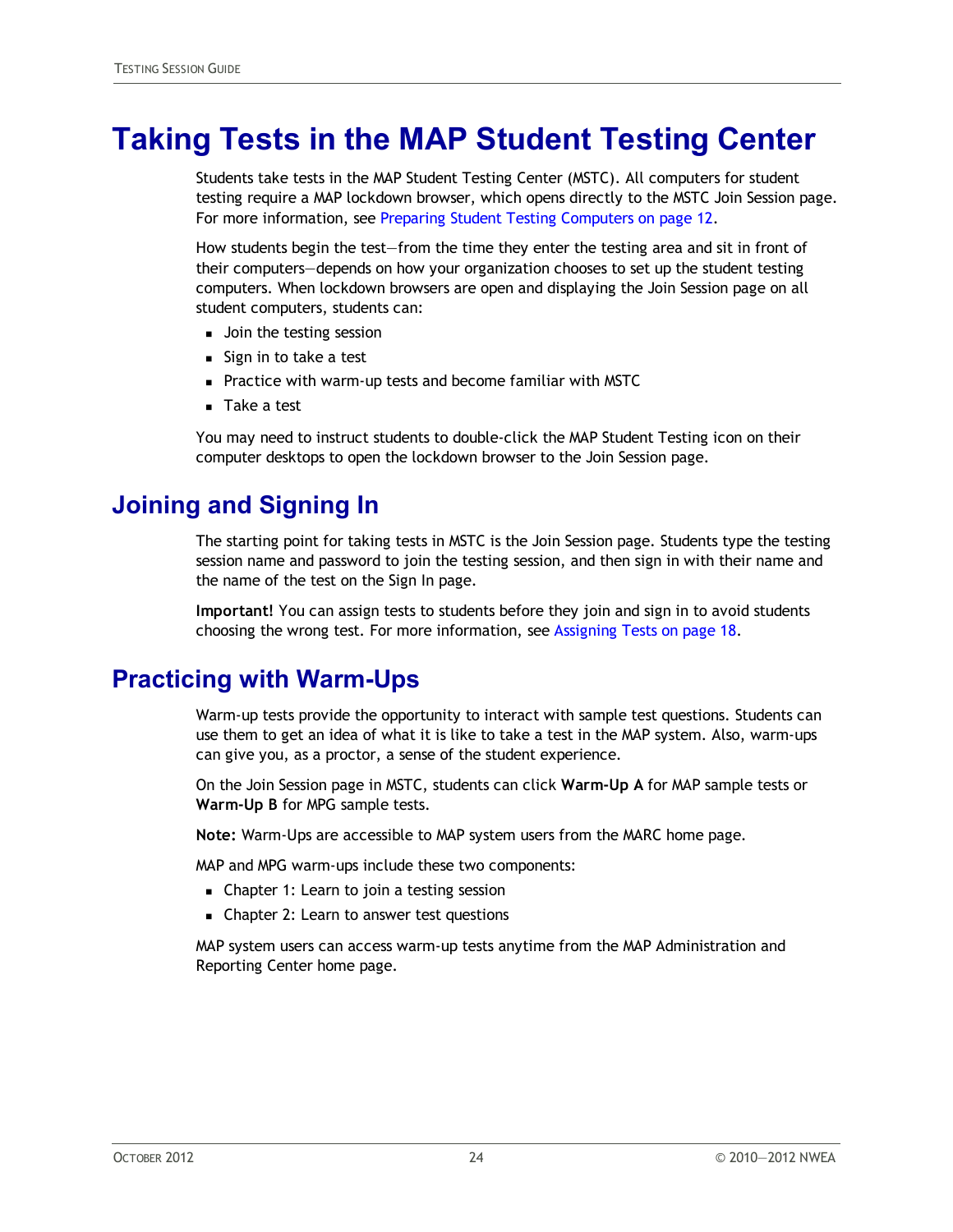### <span id="page-24-0"></span>**Using the Calculator**

Students should come to MAP testing without calculators and use the built-in calculator instead. The MAP system displays a calculator-shaped icon on select test questions when students are allowed to use a calculator.

Instruct students to click on the calculator on the screen to use it. Other calculators especially calculators on cell phones—are not allowed during testing.

### <span id="page-24-1"></span>**Taking Multiple Tests**

Students can take more than one test in the same testing session or in other testing sessions. A student's current test must be completed, suspended, terminated, or canceled (not confirmed) before you can confirm the student to take another test in the current testing session or another testing session. The test status must also be Awaiting Student.

**Note:** NWEA recommends that a student takes no more than one MAP test per day and no more than one MPG test in a testing period (in one sitting).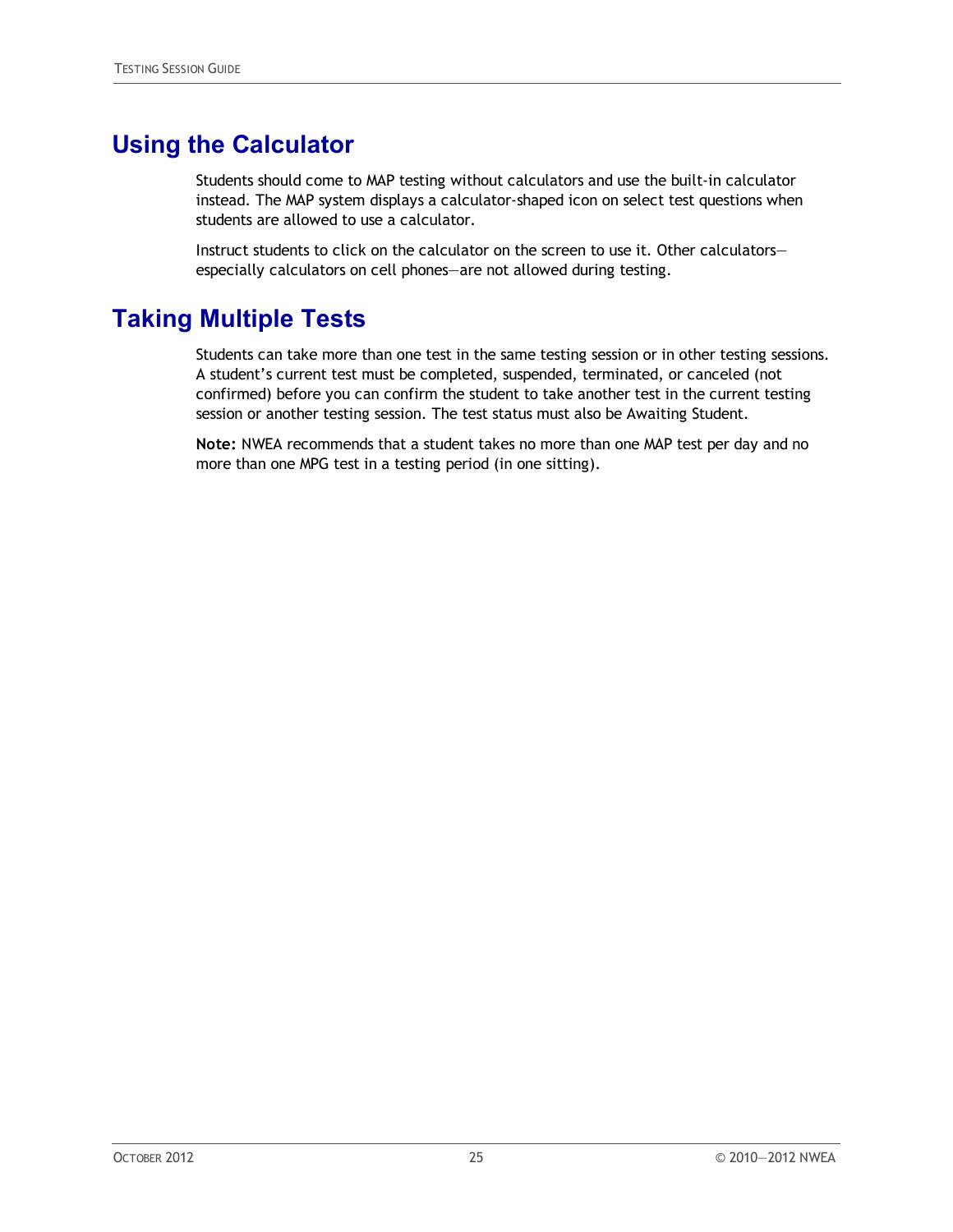## <span id="page-25-0"></span>**Monitoring Students During Testing**

It is important to monitor students during testing. NWEA recommends that you have another adult in the room who is not focused on managing student testing in the MAP system to help with other responsibilities when testing a group of students.

In general, monitoring students includes these responsibilities:

- n Allow students sufficient time to complete the test. MAP tests are not timed.
- **Provide a comparable test environment for all students. Make sure that all students** receive exactly the same information, and avoid giving any student an advantage or putting anyone at a disadvantage.
- **Protect the proctor login (Ctrl+Shift+L).** Avoid leaving the login information written anywhere a student may find it.
- <sup>n</sup> Observe student progress. If necessary, advise students moving too slowly to continue to make progress, or students moving too quickly to pay careful attention to the items.
- **Natch for books and talking. Students should not visit or have access to reference books** or instructional material.

### <span id="page-25-1"></span>**Helping Students Get Through a Test**

During testing, you may need to help students do their best on a test by providing the following assistance:

- **n** Show students how to use the up and down arrow keys, the keyboard letters, or keyboard numbers to select answers if they struggle to use the mouse.
- **Pause the students' tests to allow time for a wiggle break or to get a drink of water.**
- n Report any persistent problems with a test question. Use the proctor login at the student's computer and choose **Submit PIR** to send a Problem Item Report to NWEA.
- **Important!** Handle student questions carefully. You may not read any portion of the Language Usage or Reading tests to any student, including Special Education students, English as a Second Language students, or those on Individual Education Plans. You may pronounce words on the Mathematics and Science tests for any student. You may not read or explain symbols, define words, or provide hints or clarifications.

For more information on helping students, see [Accommodations](#page-27-0) [for](#page-27-0) [MAP](#page-27-0) [and](#page-27-0) [MPG](#page-27-0) [Assessments](#page-27-0) [on](#page-27-0) [page](#page-27-0) [28](#page-27-0).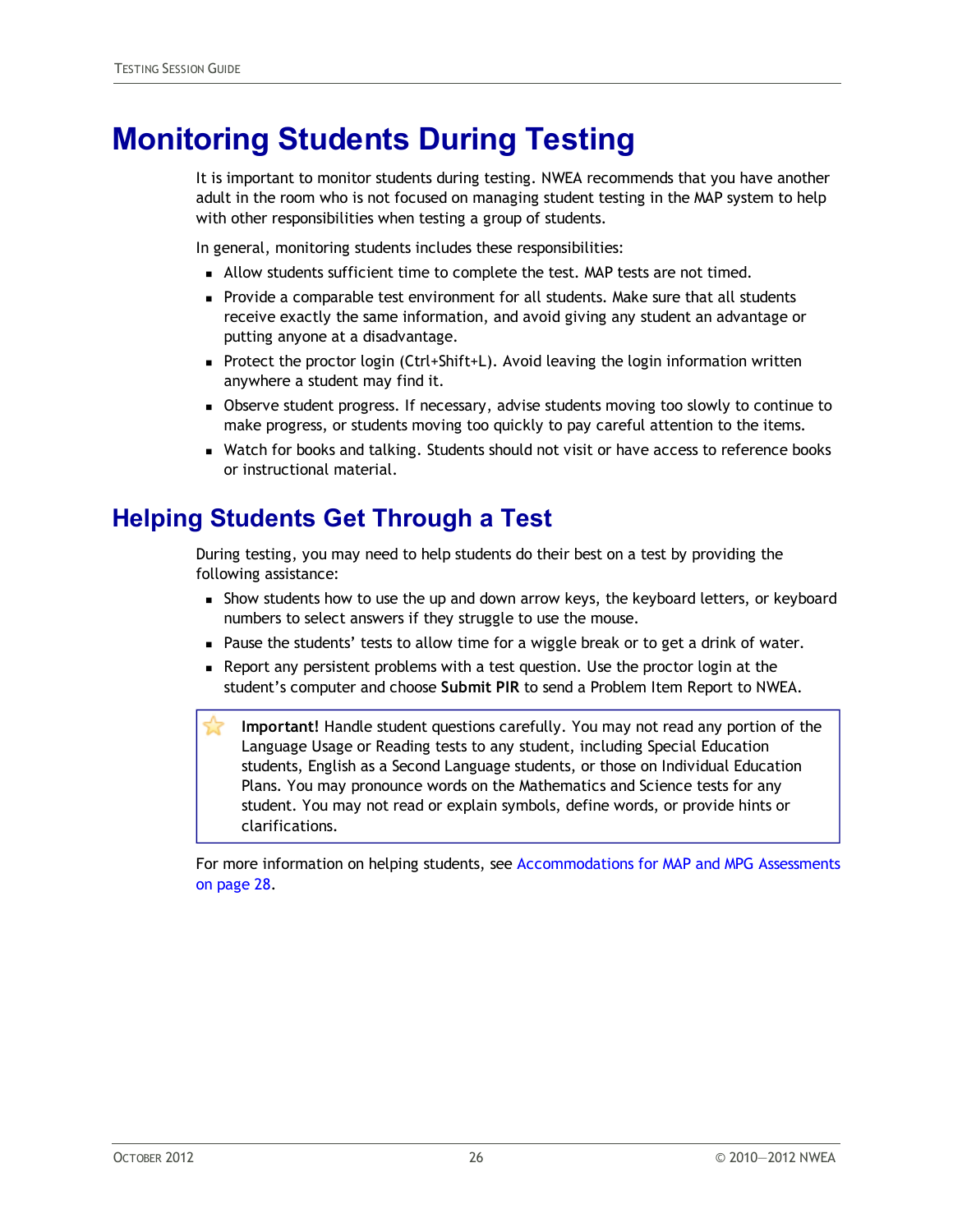## <span id="page-26-0"></span>**Proctoring MPG Survey with Goals Tests**

As part of your MAP testing plan, NWEA recommends scheduling students to take the MPG Survey with Goals reading and mathematics tests separately rather than administering these tests back-to-back.

MAP and MPG tests are not timed tests. Refer to your organization's guidelines for expected test-taking time for these tests.

In general, schedule MPG tests in two blocks of 25 minutes for each subject. Allow additional time to:

- $\blacksquare$  Set up tests
- **Administer warm-up tests**
- **n** Suspend tests
- **Resume tests**
- Monitor for signs of inattention
- Prepare computers for the next group

**Note:** MPG tests contain an audio component. Provide headphones for students taking this test, and make sure the audio is turned up to an audible level.

While students are testing, you can help them succeed by offering specific test familiarization and time-management activities described below.

### <span id="page-26-1"></span>**Practicing for Testing in the MAP System**

Before students begin taking a test, you can direct them to choose **Warm-Up B** to practice MPG test questions and become familiar with the MAP Student Testing Center.

In addition, students can practice answering a number of familiarization questions at the beginning of the test.

Warm-ups can remind students who resume testing after more than one or two days what to do. You might want to give students a break after you administer warm-ups and before actual testing to avoid fatigue and disengagement.

#### <span id="page-26-2"></span>**Managing Student Time**

Make note of when students begin the test. After a maximum of 25 minutes, pause or suspend all student tests to give students a break. Taking a break partway into the test helps reduce the likelihood of student fatigue and disengagement.

At some point, some students might be finished testing while other students might be halfway finished. Make a plan for how to manage students who finish testing before other students in the testing session.

If you pause a test for a short break, be sure to allow students time to complete their scheduled testing the same day.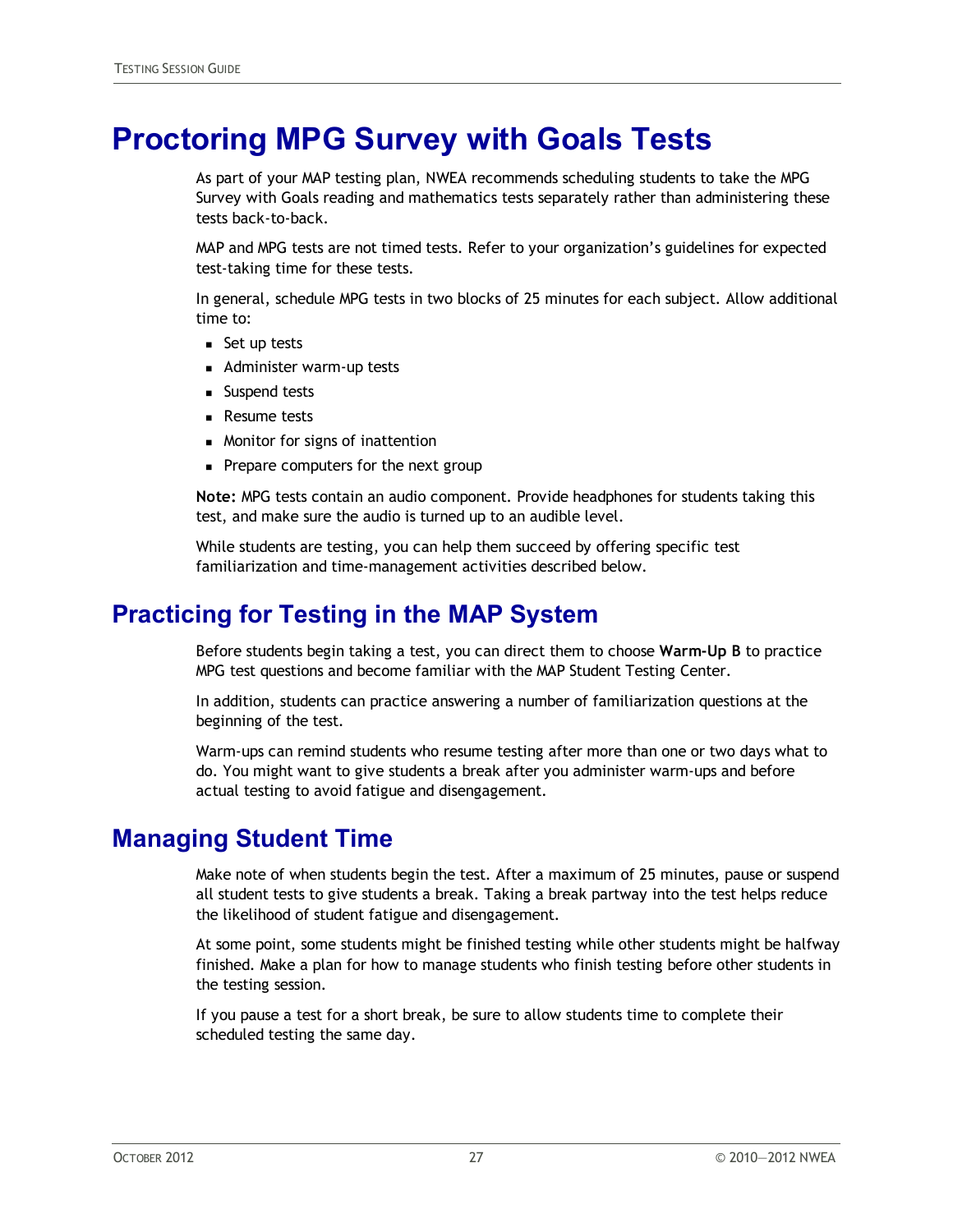# <span id="page-27-0"></span>**Accommodations for MAP and MPG Assessments**

The adaptive nature of the MAP and MPG assessment makes it an appropriate assessment for students with a wide range of skills and needs. When used consistently during instruction and assessment, accommodations pursuant to state and/or district policy are appropriate for an individual student.

For complete guidance about using accommodations with MAP tests, go to [www.nwea.org](http://www.nwea.org/) and search for "accommodations." Also, you can track accommodations using the **Assign Accommodations** button while testing students or setting up testing sessions.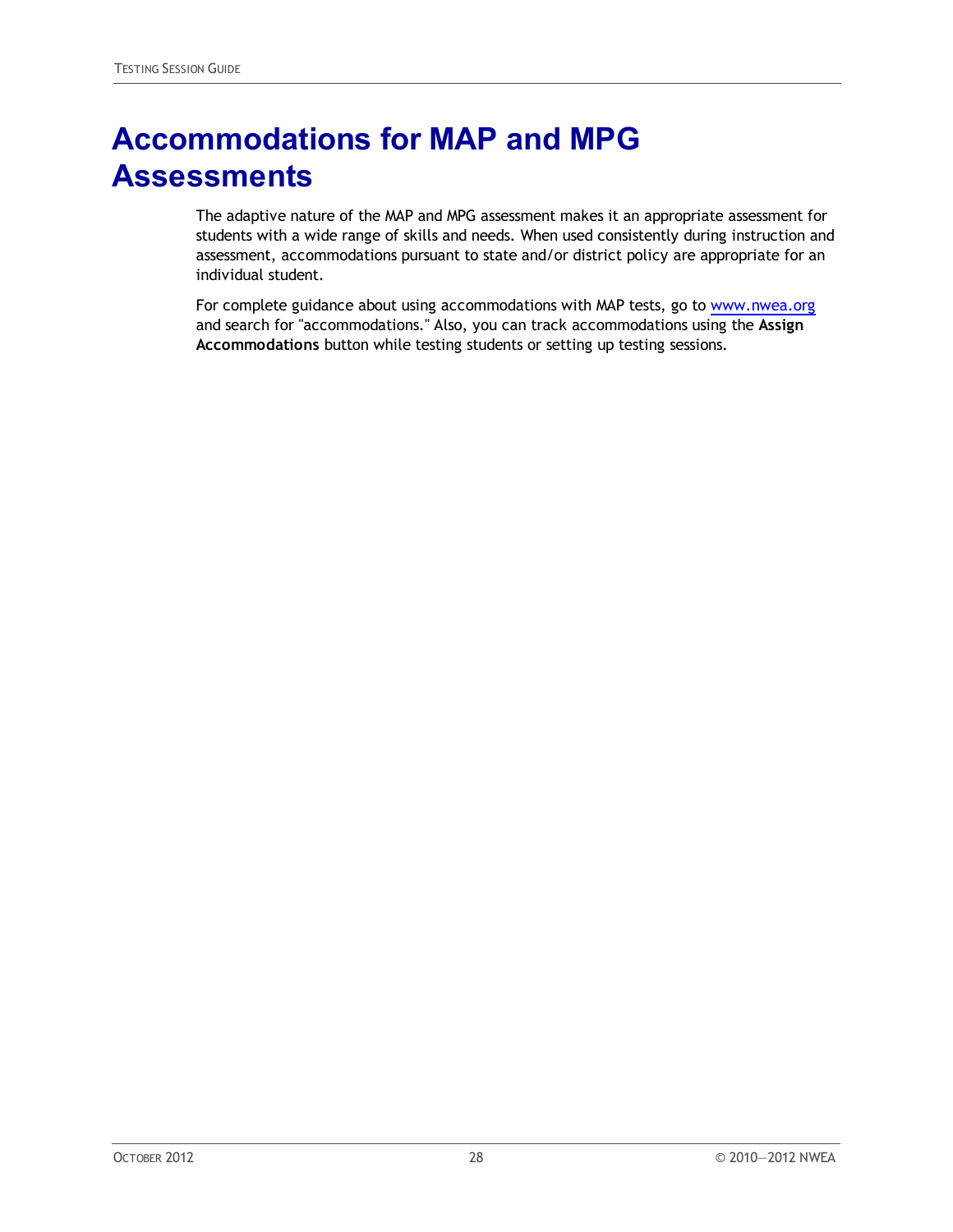# <span id="page-28-0"></span>**Appendix A: Checklist of Proctor Tasks**

The following provides a checklist of tasks that a MAP user with the proctor role could perform.

Other users may have the same permissions and responsibilities noted in this checklist. Make sure you coordinate with other members of your staff to avoid duplication of effort.

|        | <b>PROCTOR TASK</b>                                                                                                                                                                             | <b>NOTES</b>                                                                                                     |
|--------|-------------------------------------------------------------------------------------------------------------------------------------------------------------------------------------------------|------------------------------------------------------------------------------------------------------------------|
|        | Preparing to test students in the MAP system                                                                                                                                                    |                                                                                                                  |
|        | Read this Testing Session Guide, view the Manage Testing Sessions<br>tutorial, and try a warm-up test                                                                                           | See Practicing with<br>Warm-Ups on page 24                                                                       |
| П      | Log in to the MAP system and try setting up a testing session                                                                                                                                   | • See the Manage<br><b>Testing Sessions</b><br>tutorial<br>• Click Help to access                                |
|        |                                                                                                                                                                                                 | online help topics                                                                                               |
| ப      | Understand the processes involved in testing students, including how<br>to start and end a testing session, and how to interrupt a student test                                                 | See Testing Students<br>$\blacksquare$<br>and its subsections<br>starting on page 19                             |
|        | Preparing to manage a student testing period                                                                                                                                                    |                                                                                                                  |
| H      | Create a plan for how to communicate the testing session name and<br>password, and be prepared to help students with low literacy and<br>keyboarding skills                                     |                                                                                                                  |
|        | Arrange seating assignments to maximize student testing potential                                                                                                                               | Keep in mind<br>distractions such as<br>proximity to the door,<br>windows, and other<br>students                 |
|        |                                                                                                                                                                                                 | Number each<br>computer and assign<br>each student to a<br>computer by number                                    |
| $\Box$ | Make sure enough student computers are available for student<br>testing                                                                                                                         |                                                                                                                  |
|        | Plan ahead for students with special needs                                                                                                                                                      |                                                                                                                  |
|        | Obtain a schedule of:<br>Saved testing sessions in which you plan to test students<br>Students to be tested<br>Tests students are to take<br>Testing rooms you will use for each testing period | If any tests are<br>assigned to students in<br>a testing session,<br>verify that the correct<br>test is assigned |

#### **Table 4: Checklist of Proctor Tasks**